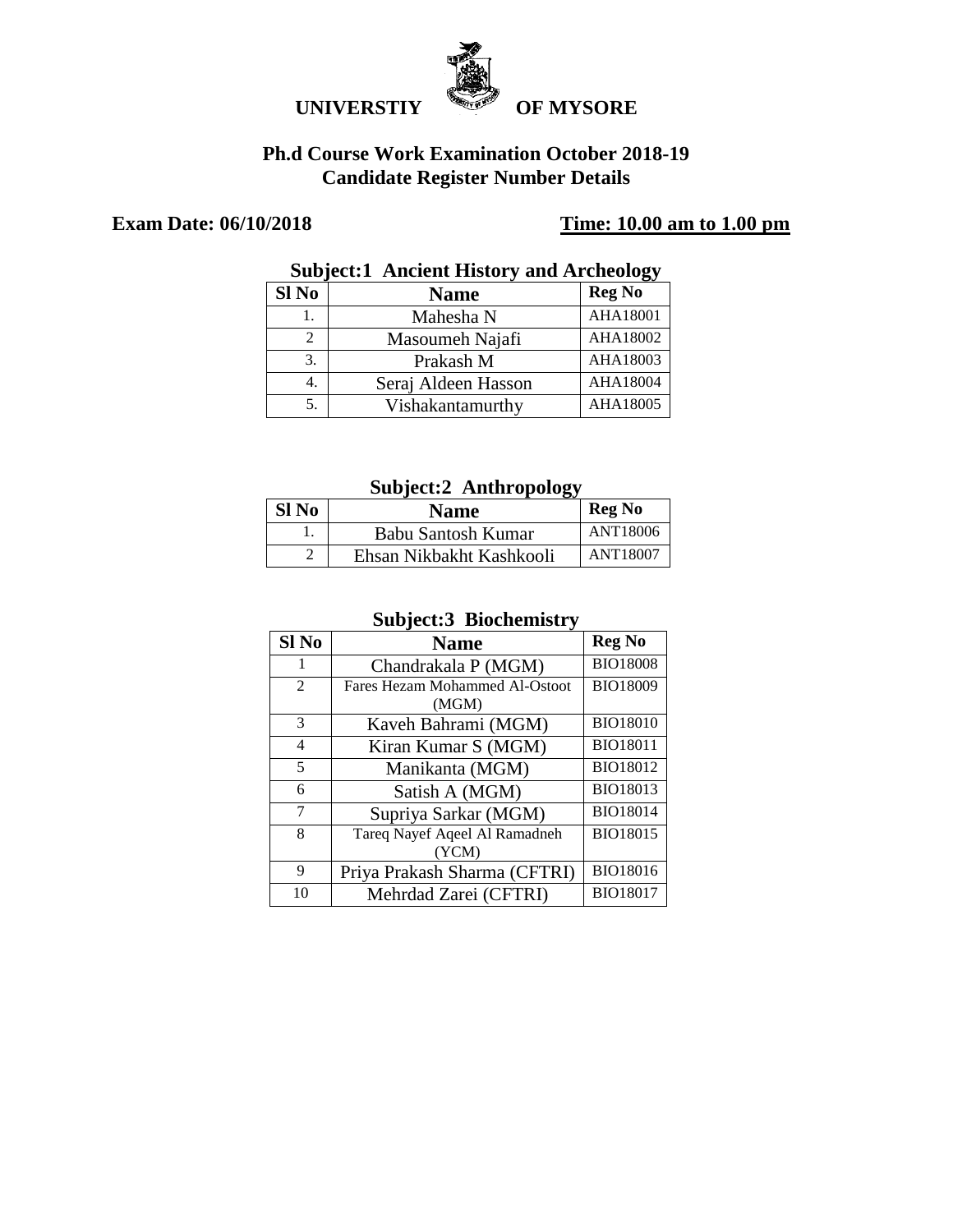| Sl No | <b>Name</b>                   | <b>Reg No</b>   |
|-------|-------------------------------|-----------------|
|       | Bahareh Bakhshi (MGM)         | <b>BIT18018</b> |
| 2     | Preethi C (MGM)               | BIT18019        |
| 3     | Ravikant Shekhar (MGM)        | BIT18020        |
| 4     | Suguna M (MGM)                | BIT18021        |
| 5     | N Vasantha Kumar (MGM)        | BIT18022        |
| 6     | Aditi Goel (CFTRI)            | BIT18023        |
| 7     | Jyothna Bommasamudram (CFTRI) | BIT18024        |
| 8     | Madhusudan N (CFTRI)          | BIT18025        |
| 9     | Sonal Tiwari (CFTRI)          | BIT18026        |

### **Subject:4 Biotechnology**

#### **Subject:5 Botany**

| Sl No | <b>Name</b>              | <b>Reg No</b>   |
|-------|--------------------------|-----------------|
| 1     | Grace Leena Crasta (MGM) | BOT18027        |
| 2     | Krupalini V (MGM)        | <b>BOT18028</b> |
| 3     | Monica K J Nidhi (MGM)   | BOT18029        |
| 4     | Pooja N (MGM)            | <b>BOT18030</b> |
| 5     | Ramya B R (MGM)          | BOT18031        |
| 6     | Ranjitha M (MGM)         | BOT18032        |
| 7     | Savitha R S (MGM)        | BOT18033        |
| 8     | Shinija K (MGM)          | BOT18034        |
| 9     | Smitha N (MGM)           | BOT18035        |
| 10    | Thejashwini (MGM)        | BOT18036        |
| 11    | Namitha S (YCM)          | <b>BOT18037</b> |
| 12    | Dorothy P (YCM)          | <b>BOT18038</b> |

#### --

## **Subject:6 Chemistry**

| Sl <sub>No</sub> | <b>Name</b>                   | <b>Reg No</b>   |
|------------------|-------------------------------|-----------------|
|                  | Ajay Kumar B                  | CHE18039        |
| $\overline{2}$   | Anilkeerthi L M               | <b>CHE18040</b> |
| 3                | Chaithra N                    | <b>CHE18041</b> |
| 4                | Divakar V                     | CHE18042        |
| 5                | Dukanya                       | CHE18043        |
| 6                | Gubran Mohammed Ali Al Naggar | CHE18044        |
| 7                | Pallavi H M                   | CHE18045        |
| 8                | Kariyappa N Ankali            | CHE18046        |
| 9                | Manjunatha MR                 | CHE18047        |
| 10               | Mohammed Alwan Ezzi Shaibah   | CHE18048        |
| 11               | Pavan Srinivas Simhadri       | CHE18049        |
| 12               | Priyanka R Patil              | <b>CHE18050</b> |
| 13               | Pushpalatha V                 | <b>CHE18051</b> |
| 14               | Samskruthi KP                 | <b>CHE18052</b> |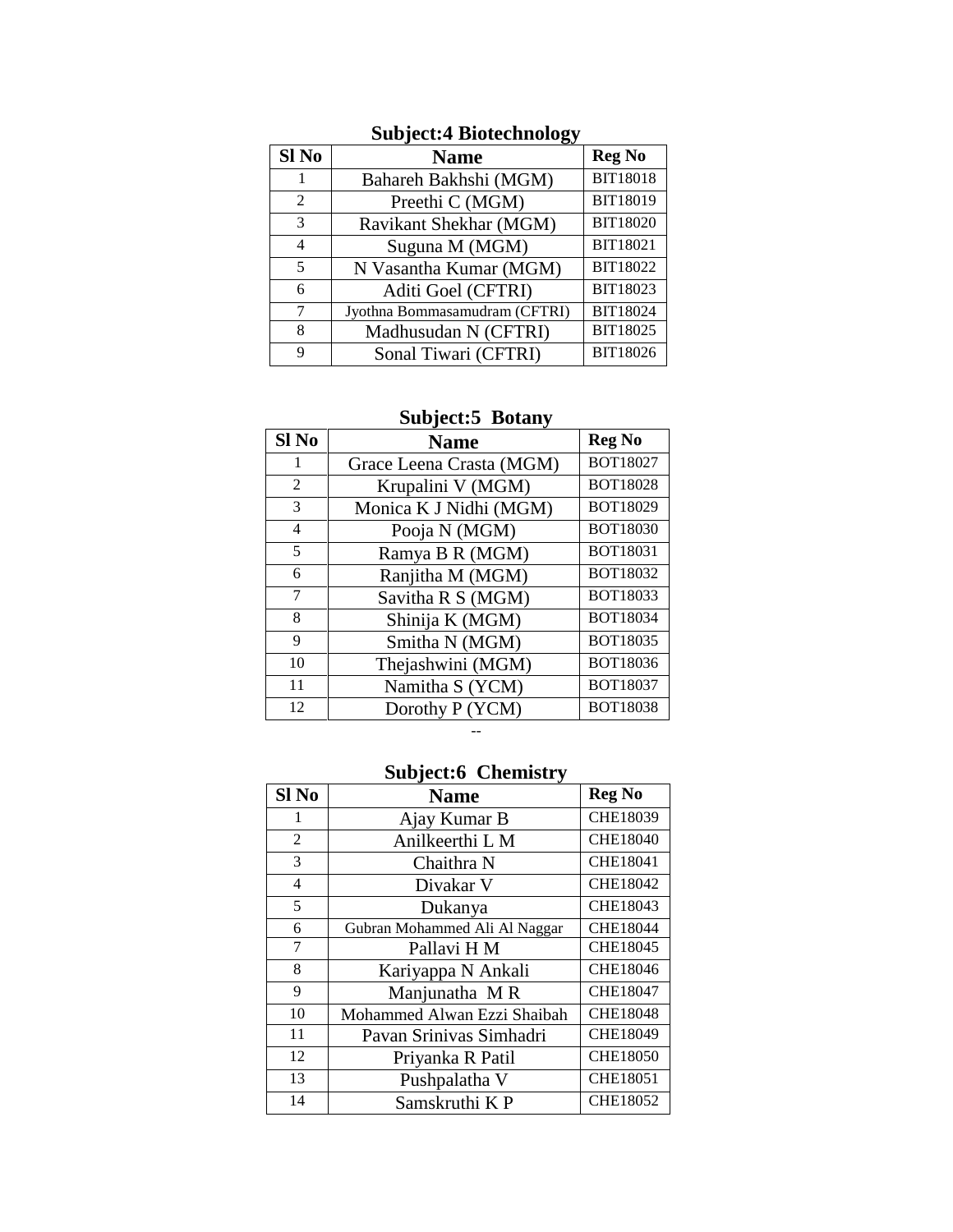| 15 | Sathish Kumar R N       | CHE18053        |
|----|-------------------------|-----------------|
| 16 | Shabir Ahmad Wani (YCM) | CHE18054        |
| 17 | Shruthi J B             | <b>CHE18055</b> |
| 18 | Sindhushree H S         | CHE18056        |
| 19 | Srinivas Cheruku (YCM)  | CHE18057        |
| 20 | Sukrutha K P            | <b>CHE18058</b> |
| 21 | Swamy S G               | CHE18059        |
| 22 | Swetha H                | <b>CHE18060</b> |
| 23 | Syed Ibrahim            | CHE18061        |

## **Subject:7 Christianity**

| Sl No | <b>Name</b> | <b>Reg No</b> |
|-------|-------------|---------------|
|       | Jose V K    | CRI18062      |

### **Subject:8 Commerce**

| Sl <sub>No</sub> | <b>Name</b>                  | <b>Reg No</b>   |
|------------------|------------------------------|-----------------|
| 1                | Puneeth B K                  | <b>COM18063</b> |
| $\overline{2}$   | Arunesha M                   | <b>COM18064</b> |
| $\overline{3}$   | Dileep N                     | <b>COM18065</b> |
| $\overline{4}$   | Gowtham R                    | COM18066        |
| 5                | Hamid Reza Keihani           | <b>COM18067</b> |
| 6                | Likhita S Anuradha           | COM18068        |
| $\overline{7}$   | Maheshwar S                  | COM18069        |
| 8                | <b>Margret Mary</b>          | COM18070        |
| $\overline{9}$   | Muhammad Asem Al Khabbaz     | <b>COM18071</b> |
| 10               | Mohammad Wahppe Abedalhadi   | <b>COM18072</b> |
|                  | Alkasawneh                   |                 |
| 11               | Pooja M <sub>N</sub>         | COM18073        |
| $\overline{12}$  | Punitha S J                  | <b>COM18074</b> |
| 13               | Rashmi Urs M S               | <b>COM18075</b> |
| $\overline{14}$  | Shivashankar M               | COM18076        |
| $\overline{15}$  | Srinivasa R                  | <b>COM18077</b> |
| $\overline{16}$  | Sameena Banu                 | COM18078        |
| 17               | Shruthi R                    | COM18079        |
| 18               | Vinaykumar C                 | <b>COM18080</b> |
| $\overline{19}$  | Marwan Hamed Mahmoud Al      | COM18081        |
|                  | Rawashdeh (YCM)              |                 |
| 20               | Guru Shanthamma G N (Hassan) | COM18082        |
| 21               | Jagadeesha D K (Hassan)      | COM18083        |
| 22               | Omkar Hani Mamdouh Alomari   | <b>COM18084</b> |
|                  | (JSS)                        |                 |
| 23               | Yahya Saber Salah Ai-        | <b>COM18085</b> |
|                  | Ghasawneh (JSS)              |                 |
| $\overline{24}$  | Ali Moahmmad Dakhalalah      | COM18086        |
|                  | Alsarayreh (ISBR)            |                 |
| 25               | Carol Fortunata D (ISBR)     | <b>COM18087</b> |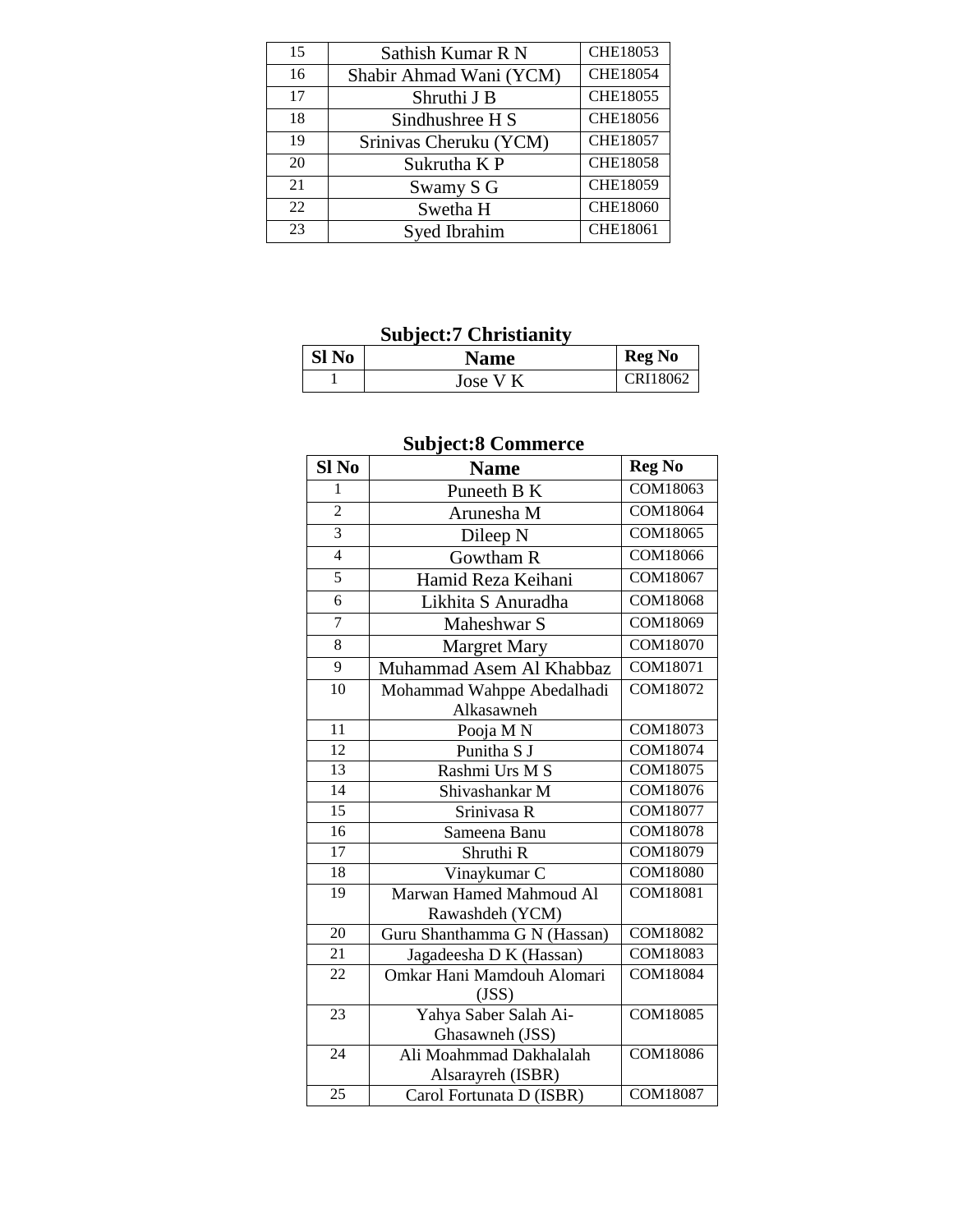| 26 | Lokesh Y R (ISBR)           | <b>COM18088</b> |
|----|-----------------------------|-----------------|
| 27 | Premalatha V (ISBR)         | COM18089        |
| 28 | Rajashekar S (ISBR)         | COM18090        |
| 29 | Yashwanth Kumar C K (ISBR)  | COM18091        |
| 30 | Anas Mohammad A'bad         | COM18092        |
|    | Alkasasbeh (AIMS)           |                 |
| 31 | Hridhya P K (AIMS)          | COM18093        |
| 32 | Lidiya Elizabeth Das (AIMS) | COM18094        |
| 33 | Sunil Raj P M (AIMS)        | COM18095        |

### **Subject:9 Communication and Journlism**

| <b>Subject:9 Communication and Journlism</b> |                            |               |
|----------------------------------------------|----------------------------|---------------|
| Sl <sub>No</sub>                             | <b>Name</b>                | <b>Reg No</b> |
| 1                                            | <b>Adeeb Obaid Hassoon</b> | COJ18096      |
| 2                                            | Anto P Cheerotha           | COJ18097      |
| 3                                            | Gurumurthy M               | COJ18098      |
| 4                                            | Nagaraju                   | COJ18099      |
| 5                                            | Nishitha Krishnaswamy      | COJ18100      |
| 6                                            | Ren Feng                   | COJ18101      |
| 7                                            | Savitha M                  | COJ18102      |
| 8                                            | Somanna I M                | COJ18103      |

# **Subject:10 Computer Science**

| Sl <sub>No</sub> | <b>Name</b>                                | <b>Reg No</b> |
|------------------|--------------------------------------------|---------------|
|                  | <b>MGM</b>                                 |               |
| 1                | Annapurna H                                | COS18104      |
| $\overline{2}$   | Belal Abdullah Hezam Murshed               | COS18105      |
| 3                | <b>B</b> V Divyashree                      | COS18106      |
| $\overline{4}$   | M Jagadeesh                                | COS18107      |
| 5                | Mohammed Ali Jubran Al-Koli                | COS18108      |
| 6                | Prajna S                                   | COS18109      |
| 7                | Ramya D                                    | COS18110      |
| 8                | Taghreed Abdullah Mohammed Ali<br>Mohammed | COS18111      |
| 9                | Vidyashankara                              | COS18112      |
| 10               | Bhavya D N (MIT)                           | COS18113      |
| 11               | Nandini H M (MIT)                          | COS18114      |
| 12               | Manasa K N (Mandya)                        | COS18115      |
| 13               | Puneeth C B                                | COS18116      |
| 14               | Nagamani H S (NITTE)                       | COS18117      |
| 15               | Li Si (J S)                                | COS18118      |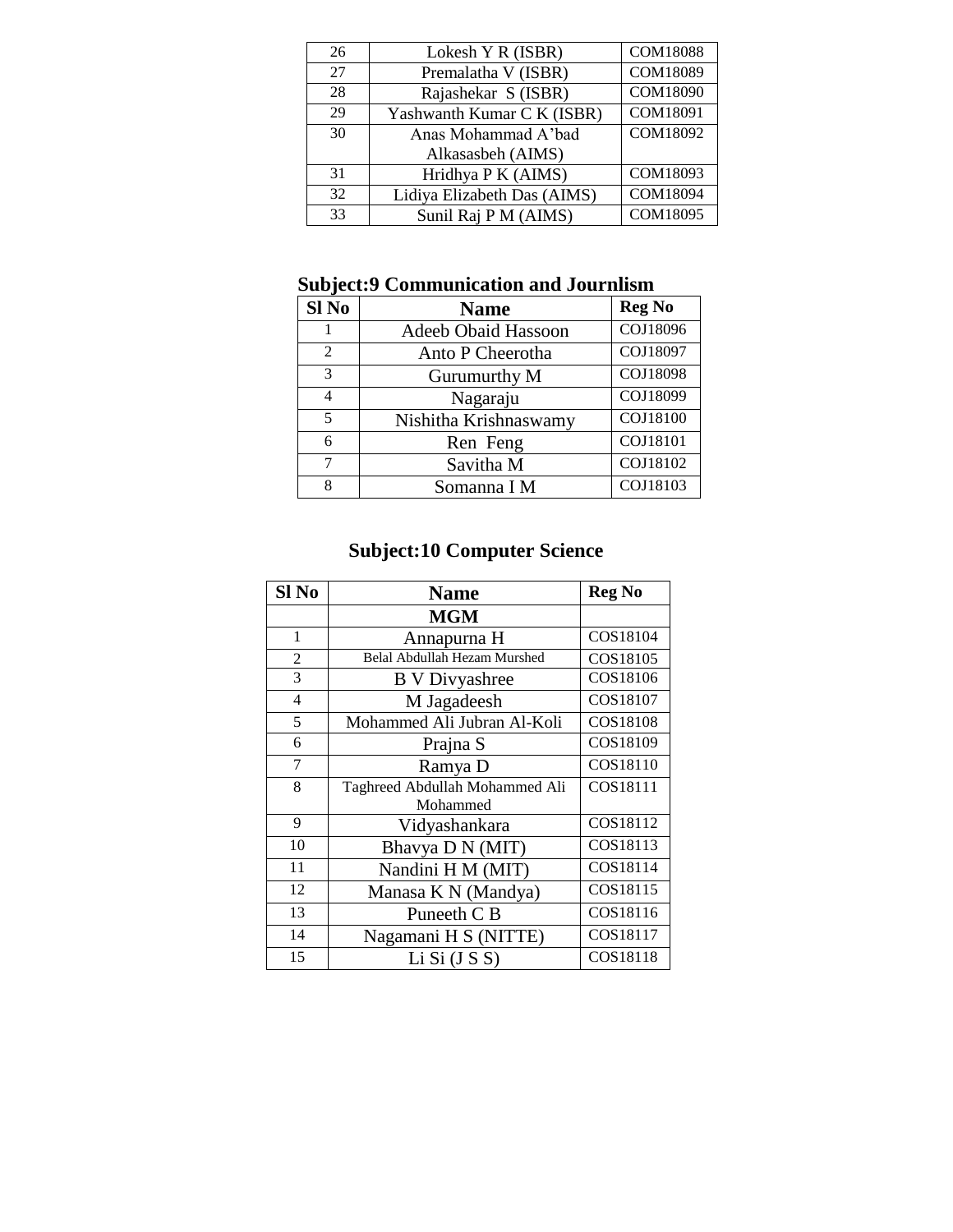#### **Subject:11 Cooperation**

| Sl No | <b>Name</b>     | <b>Reg No</b> |
|-------|-----------------|---------------|
|       | M Visweswaraiah | COP18119      |

#### **Subject:12 Criminology and Forensic Science**

| Sl No          | <b>Name</b>       | <b>Reg No</b>   |
|----------------|-------------------|-----------------|
|                | Avinash R         | <b>CFS18120</b> |
| $\mathfrak{D}$ | Deepthi Nagesh    | CFS18121        |
| 3              | Karthik MD        | CFS18122        |
|                | Praveen Kumar B G | CFS18123        |
| 5              | Pavan Mahikar H M | CFS18124        |
| 6              | Sreekanth S       | CFS18125        |

### **Subject:13 Music/Dance**

| Sl No | <b>Name</b>              | <b>Reg No</b> |
|-------|--------------------------|---------------|
|       | <b>B</b> Mangala Shekhar | DAN18126      |
|       | Shantala L Rao           | MUS18127      |

#### **Subject:14 Development Studies**

| Sl No | <b>Name</b>                | <b>Reg No</b>   |
|-------|----------------------------|-----------------|
|       | Jyothi V                   | <b>DEV18128</b> |
| 2     | Mallika Tharakan           | DEV18129        |
| 3     | R Nagashayana              | DEV18130        |
|       | Shivkumar S Shirigeri      | DEV18131        |
|       | Qasem Ali Al-Sagheer Qasem | DEV18132        |

### **Subject:15 Earth Science**

| Sl No | <b>Name</b>          | <b>Reg No</b> |
|-------|----------------------|---------------|
|       | <b>Abrar Ahmed</b>   | EAR18133      |
| 2     | Abhijit M            | EAR18134      |
| 3     | Khekuto Kiho         | EAR18135      |
| 4     | Nishat Sultana       | EAR18136      |
| 5     | Prashanth N V        | EAR18137      |
| 6     | Roja H D             | EAR18138      |
| 7     | Vybhav K             | EAR18139      |
| 8     | Venkatesha C K (YCM) | EAR18140      |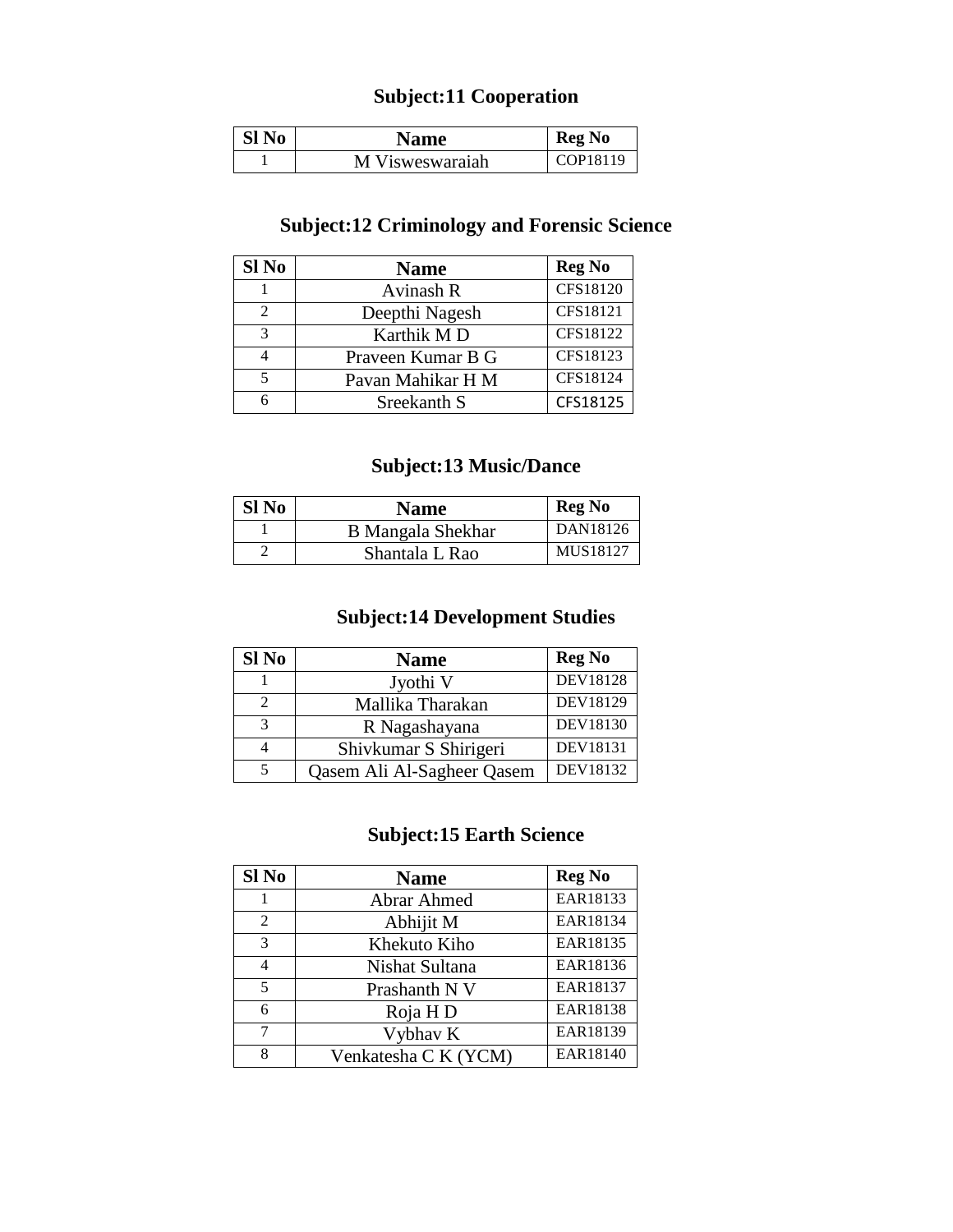## **Subject:16 Economics**

| Sl <sub>No</sub> | <b>Name</b>                             | <b>Reg No</b>   |
|------------------|-----------------------------------------|-----------------|
| $\mathbf{1}$     | Ashwini N                               | ECO18141        |
| $\overline{2}$   | Chikkasiddegowda (Mandya)               | ECO18142        |
| $\overline{3}$   | Dattatreya B S                          | ECO18143        |
| $\overline{4}$   | Guruswamy P                             | ECO18144        |
| $\overline{5}$   | Harish Kumar R                          | ECO18145        |
| $\overline{6}$   | Harisha B                               | ECO18146        |
| $\overline{7}$   | Iman Ghavamabadi (Mandya)               | ECO18147        |
| 8                | Jaafar M Hasan Abdulrahman Alshawi      | ECO18148        |
| $\overline{9}$   | Keshava Mrrthy K                        | ECO18149        |
| 10               | Kumara V                                | ECO18150        |
| $\overline{11}$  | Kusanna M (ISEC)                        | ECO18151        |
| 12               | Lana Ahmad Suleiman Al-Kasawmeh         | ECO18152        |
| 13               | Mala M                                  | ECO18153        |
| 14               | Musaib Ahmad Shariff B A (Mandya)       | ECO18154        |
| $\overline{15}$  | Navya G S                               | ECO18155        |
| 16               | Nayana M                                | ECO18156        |
| $\overline{17}$  | Nedal Khaled Ahmad Alma' Aitah<br>(MCM) | ECO18157        |
| 18               | Nikita Pahwa                            | <b>ECO18158</b> |
| 19               | Partha CN                               | ECO18159        |
| 20               | R Sarala                                | ECO18160        |
| 21               | Ravikumar H T (Mandya)                  | ECO18161        |
| $\overline{22}$  | Ravikumara D A (Mandya)                 | ECO18162        |
| $\overline{23}$  | <b>B S Revannaswamy</b>                 | ECO18163        |
| 24               | Shantha Naga Raju S                     | ECO18164        |
| $\overline{25}$  | Shekara P                               | ECO18165        |
| $\overline{26}$  | Shruthi G                               | ECO18166        |
| 27               | Swathi MP                               | ECO18167        |
| $\overline{28}$  | Thriveni <sub>S</sub>                   | ECO18168        |
| 29               | Varsha Rajkumar                         | ECO18169        |
| 30               | Venkataraju S N                         | ECO18170        |
| $\overline{31}$  | Vijayalakshmi G                         | ECO18171        |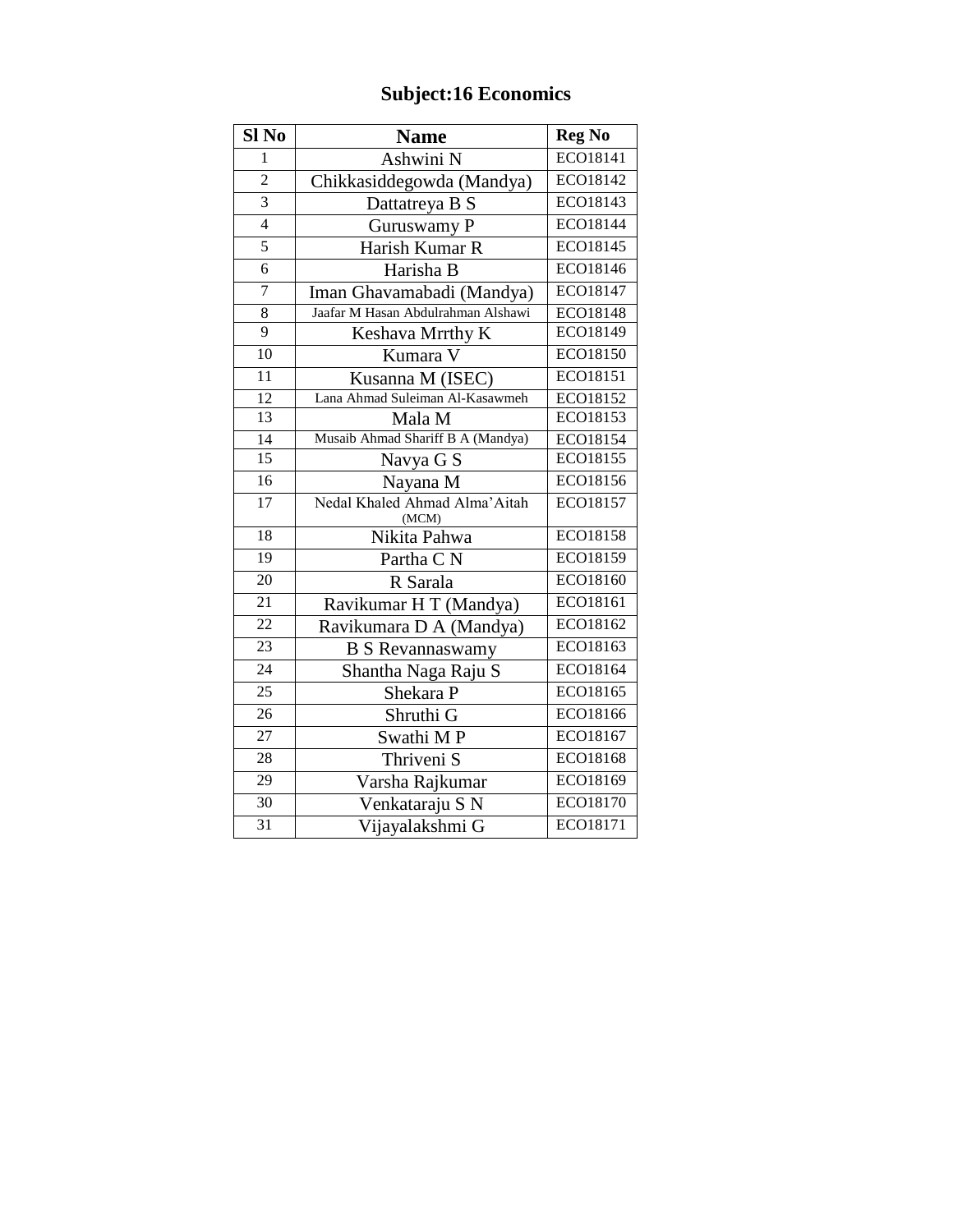| Sl No          | <b>Name</b>             | <b>Reg No</b> |
|----------------|-------------------------|---------------|
| 1              | Kantharaju D (MGM)      | EDU18172      |
|                | <b>RIE</b>              |               |
| $\overline{2}$ | Adarsha B J             | EDU18173      |
| 3              | Apurva T M              | EDU18174      |
| $\overline{4}$ | Barakatali Halakeri     | EDU18175      |
| 5              | Bhargava A V            | EDU18176      |
| 6              | Devaraju N B            | EDU18177      |
| 7              | Jyoti Trivedi           | EDU18178      |
| 8              | Kiran Raj M             | EDU18179      |
| 9              | P V Manjula             | EDU18180      |
| 10             | Noufal P                | EDU18181      |
| 11             | Phra Suradet Wongfan    | EDU18182      |
| 12             | Poornima Hegde          | EDU18183      |
| 13             | Savitha B J             | EDU18184      |
| 14             | Sadiya Siddiq           | EDU18185      |
| 15             | Uday Y                  | EDU18186      |
| 16             | Vijayalakshmi CN        | EDU18187      |
| 17             | Yasmeen Mahmoud D Qasim | EDU18188      |

## **Subject:18 Electronics**

| Sl No        | <b>Name</b>          | <b>Reg No</b> |
|--------------|----------------------|---------------|
|              | Dinesh M A (MRF)     | ELE18189      |
|              | Rupa Kumar Dhanavath | ELE18190      |
|              | (Mandya)             |               |
| $\mathbf{z}$ | Shruthi T M          | ELE18191      |
|              | N Venkata Saichand   | ELE18192      |

## **Subject:19 English**

| Sl No | <b>Name</b>                      | <b>Reg No</b>   |
|-------|----------------------------------|-----------------|
|       | Rizwan Zama Kichloo Balwan (MGM) | ENG18193        |
|       | Upendra N(MGM)                   | <b>ENG18194</b> |
|       | Anil Kumar S R (HASSAN)          | ENG18195        |
|       | Kusuma M (HASSAN)                | ENG18196        |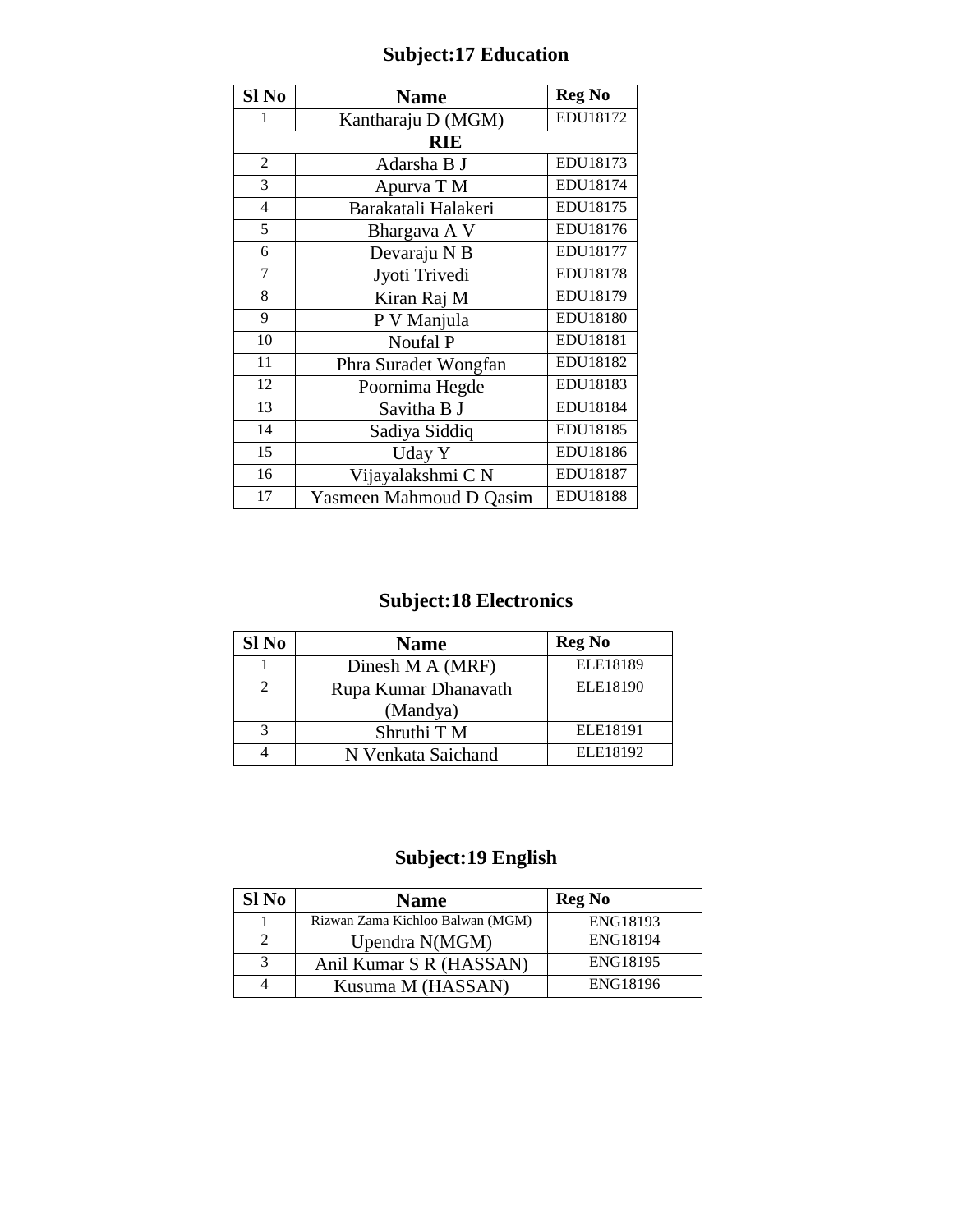#### **Subject:20 Environment Science**

| Sl No | <b>Name</b>     | <b>Reg No</b>   |
|-------|-----------------|-----------------|
|       | Akshatha G      | ENV18197        |
|       | Chandra Naik O  | <b>ENV18198</b> |
|       | Kaveri M Kumar  | <b>ENV18199</b> |
|       | Tirkoti Mounika | <b>ENV18200</b> |

#### **Subject:21 Folklore**

| Sl No                   | <b>Name</b>            | <b>Reg No</b>   |
|-------------------------|------------------------|-----------------|
|                         | Basavanna S            | FOL18201        |
| $\mathfrak{D}$          | Girisha Y S(MCM)       | FOL18202        |
| $\mathcal{R}$           | Naveen Kumara M P      | FOL18203        |
| 4                       | Rachappa N (MCM)       | FOL18204        |
| $\overline{\mathbf{5}}$ | Shivakumar S (MGM)     | FOL18205        |
| 6                       | Somashekar P (MCM)     | FOL18206        |
| 7                       | Sundresh C (MGM)       | FOL18207        |
| 8                       | Swamy Nayaka B V (MGM) | <b>FOL18208</b> |

#### **Subject:22 Food Science**

| Sl No | Name           | <b>Reg No</b> |
|-------|----------------|---------------|
|       | Rashmi H B     | FOS18209      |
|       | Shivani Sharma | FOS18210      |

#### **Subject:23 Food Science and Nutrition**

| Sl No                       | <b>Name</b>                     | <b>Reg No</b>   |
|-----------------------------|---------------------------------|-----------------|
|                             | Akshatha N (MGM)                | <b>FON18211</b> |
| $\mathcal{D}_{\mathcal{L}}$ | Nidhi Sharma (St John)          | FON18212        |
| $\mathbf{\mathcal{R}}$      | Madhu Mitha M (St John)         | FON18213        |
|                             | Srishti Sinha (St John)         | FON18214        |
|                             | Sulagna Bandyopadhyay (St John) | FON18215        |

#### **Subject:24 Foreign Language**

| Sl No | <b>Name</b>               | <b>Reg No</b> |
|-------|---------------------------|---------------|
|       | Phansi Maniphet           | FOR18216      |
|       | Sepideh Asghari Shahrivar | FOR18217      |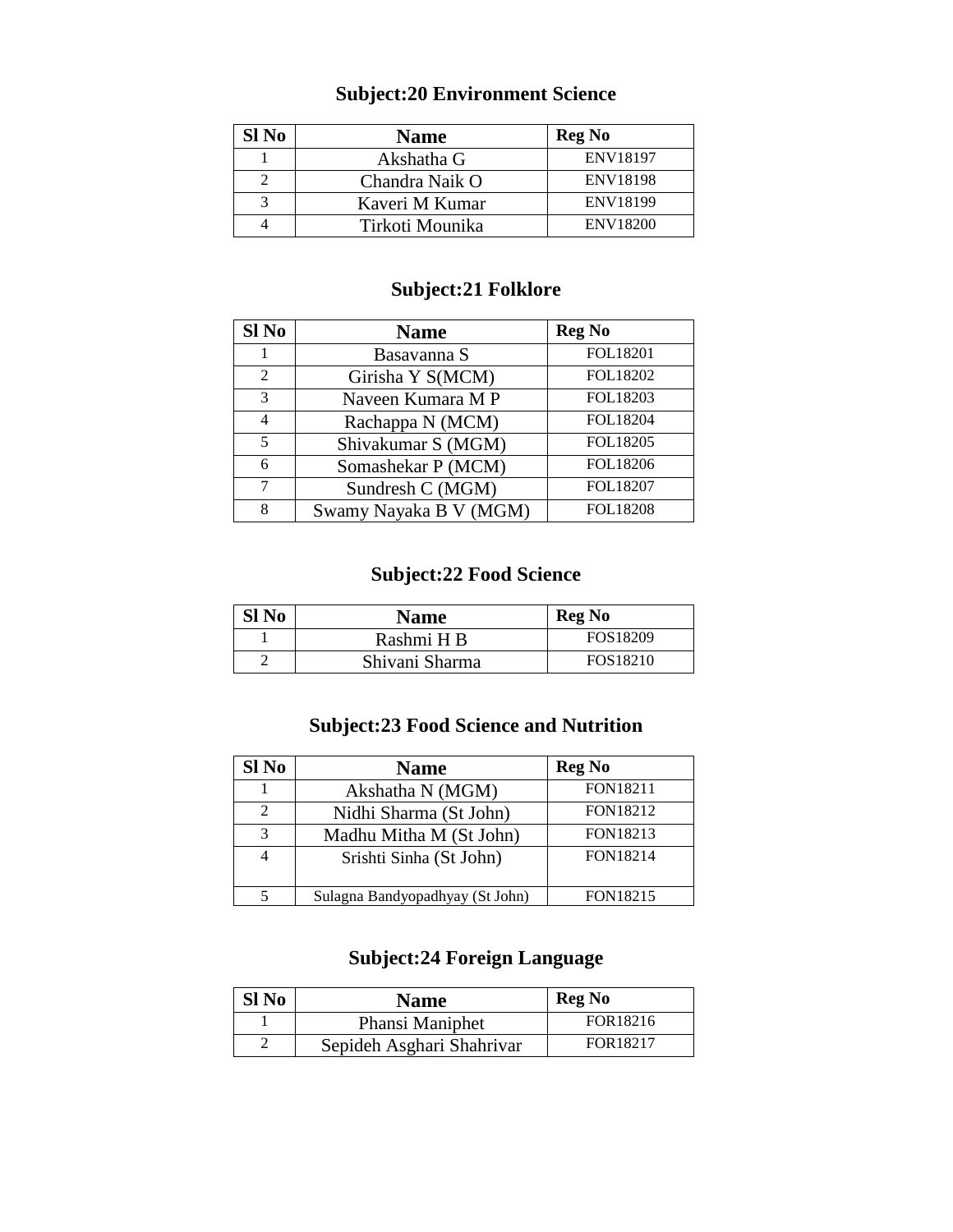# **Subject:25 Gandhian Studies**

| Sl No         | <b>Name</b>           | <b>Reg No</b> |
|---------------|-----------------------|---------------|
|               | <b>Bharath Kumara</b> | GAN18218      |
| $\mathcal{D}$ | Chaitra S G           | GAN18219      |
| $\mathbf{c}$  | Harish Acharya        | GAN18220      |
|               | Rangaswamy R          | GAN18221      |
|               | Thayamma              | GAN18222      |
|               | Yogesh                | GAN18223      |

## **Subject:26 Genetics**

| Sl No                   | <b>Name</b>              | <b>Reg No</b>    |
|-------------------------|--------------------------|------------------|
|                         | Alwyn D'souza            | <b>GEN18224</b>  |
|                         | Amrutha M R              | GEN18225         |
| $\mathbf{\overline{3}}$ | Malek Abbaspour Kharyeki | GEN18226         |
|                         | Mohammad Sayej Qenyyan   | <b>GEN 18227</b> |
|                         | Almaqashah               |                  |
|                         | Sneha S                  | <b>GEN18228</b>  |

## **Subject:27 Geography**

| Sl No          | <b>Name</b>                         | <b>Reg No</b> |
|----------------|-------------------------------------|---------------|
| 1              | Lakshmidevi B                       | GEO18229      |
| 2              | Lalitha G                           | GEO18230      |
| 3              | <b>Sayar Chatterjee</b>             | GEO18231      |
| $\overline{4}$ | Tareq Abdallah Mohmmed<br>Almontser | GEO18232      |
| 5              | Thaseen M                           | GEO18233      |
| 6              | Yomna P Zainulabdeen                | GEO18234      |
|                | <b>MCM</b>                          |               |
| 7              | Basavaraju P                        | GEO18235      |
| 8              | Deepu B P                           | GEO18236      |
| 9              | Kiran Kumar P B                     | GEO18237      |
| 10             | Manjula M                           | GEO18238      |
| 11             | Shivakumar K                        | GEO18239      |
| 12             | Siddaraju C S                       | GEO18240      |
| 13             | Tabassum                            | GEO18241      |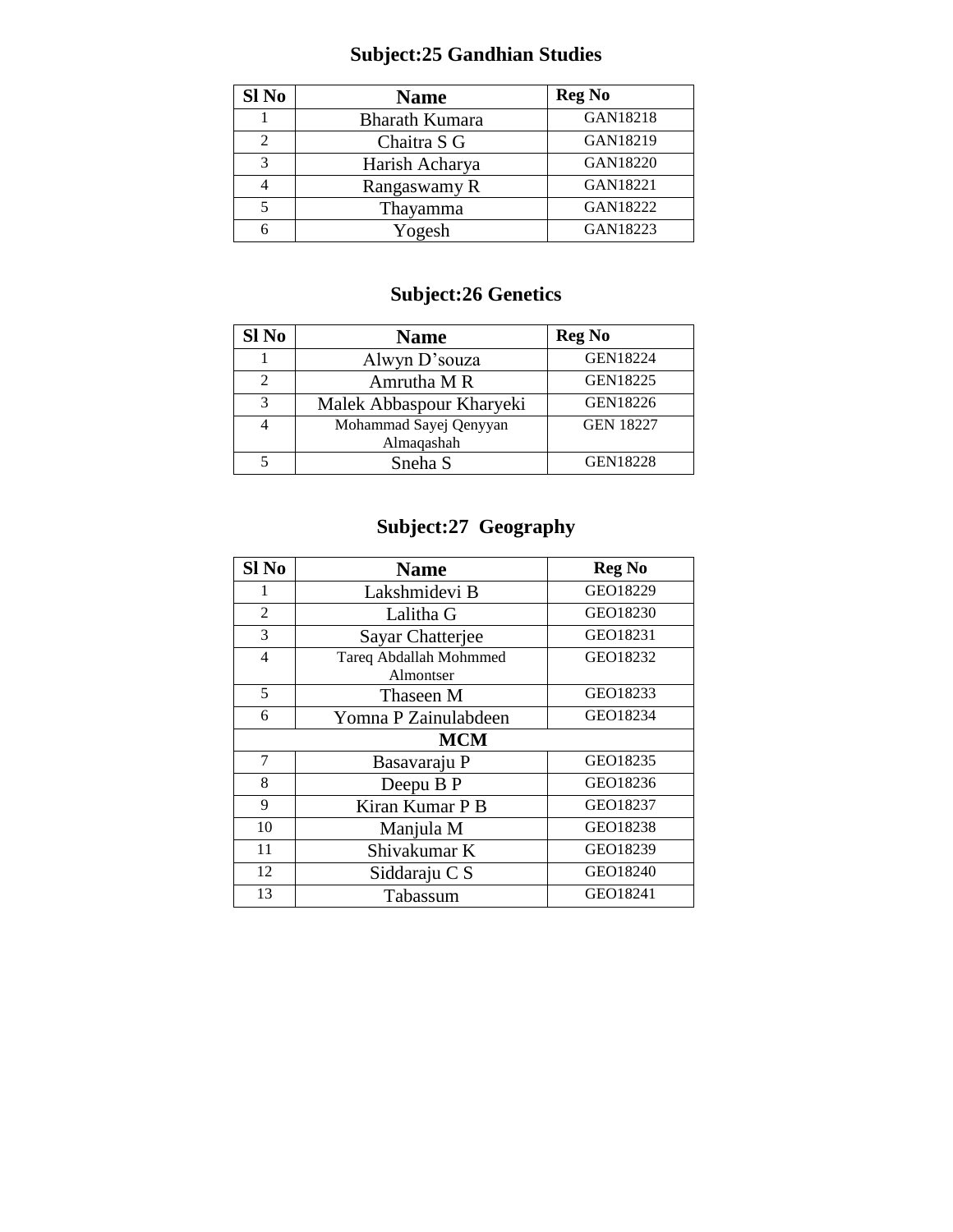## **Subject:28 Food Technology**

| Sl No | <b>Name</b>              | <b>Reg No</b> |
|-------|--------------------------|---------------|
|       | Hitesh Jethani           | FOD18242      |
|       | Maneesh Kumar Mediboyina | FOD18243      |
|       | Prasanth Varaka          | FOD18244      |

## **Subject:29 Hindi**

| Sl No          | <b>Name</b>              | <b>Reg No</b>   |
|----------------|--------------------------|-----------------|
|                | Chandrakala C            | HIN18245        |
| 2              | Dhanalakshmi C M         | HIN18246        |
| 3              | Harijan prakash Yamnappa | <b>HIN18247</b> |
| $\overline{4}$ | Karunalakshmi K S        | <b>HIN18248</b> |
| 5              | Krishna D Lamani         | HIN18249        |
| 6              | Lakshmi H S              | <b>HIN18250</b> |
| 7              | Shafiya Farhin           | <b>HIN18251</b> |
| 8              | S Shobana                | HIN18252        |
| 9              | Vijayalakshmi SH         | HIN18253        |

### **Subject:30 History**

| Sl No                    | <b>Name</b>            | <b>Reg No</b> |
|--------------------------|------------------------|---------------|
| 1                        | Ranganatha Swamy (WAS) | HIS18254      |
| $\overline{2}$           | S Akshatha             | HIS18255      |
| 3                        | Aruna B M              | HIS18256      |
| $\overline{\mathcal{L}}$ | Jayakumara M S         | HIS18257      |
| 5                        | Karunakara C           | HIS18258      |
| 6                        | Mahadevaswamy N        | HIS18259      |
| 7                        | Mahesh S               | HIS18260      |
| 8                        | Talavara Manjunatha    | HIS18261      |
| 9                        | Millathara L           | HIS18262      |
| 10                       | Nandini L              | HIS18263      |
| 11                       | Rajesh H G             | HIS18264      |
| 12                       | Ramachandra J          | HIS18265      |
| 13                       | Ramesha D E            | HIS18266      |
| 14                       | Savitha B S            | HIS18267      |
| 15                       | Sowmya A               | HIS18268      |
| 16                       | Srikantha              | HIS18269      |
| 17                       | Sudha                  | HIS18270      |
| 18                       | Tala Afshin            | HIS18271      |
| 19                       | Vatsala S              | HIS18272      |
| 20                       | Venkatesha             | HIS18273      |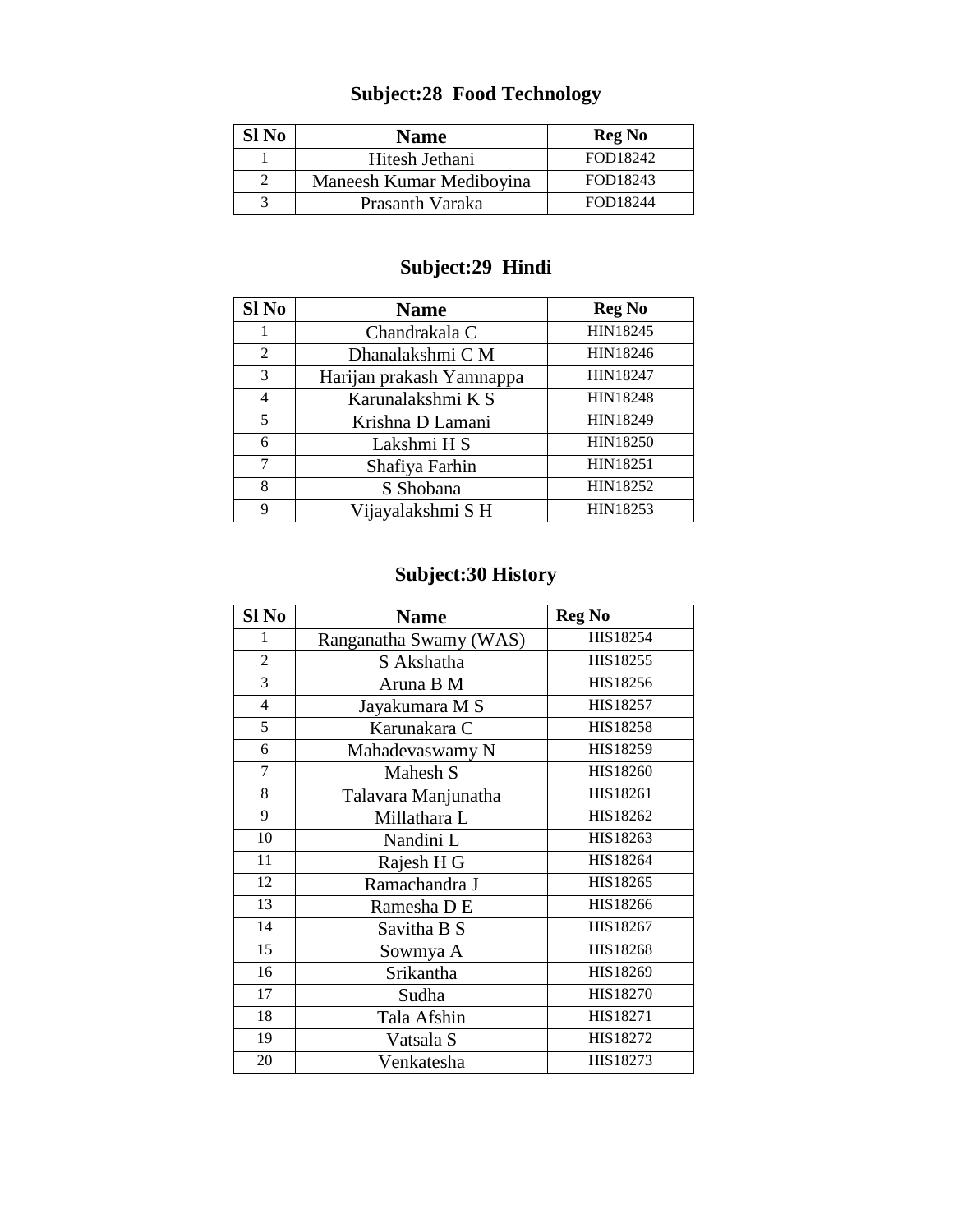# **Subject:31 Human Development**

| Sl No | <b>Name</b> | <b>Reg No</b> |
|-------|-------------|---------------|
|       | Indresh S M | HI IM18274    |

## **Subject:32 Management (MBA)**

| Sl No           | <b>Name</b>                    | <b>Reg No</b>   |
|-----------------|--------------------------------|-----------------|
| 1               | Adithya Pratap                 | <b>MAN18275</b> |
| $\overline{c}$  | Ahmed Hamed Awwad Al-Manasir   | <b>MAN18276</b> |
| 3               | <b>Behnaz Neshati</b>          | <b>MAN18277</b> |
| $\overline{4}$  | Chandrashekar M Mathapati      | <b>MAN18278</b> |
| 5               | P K Govardhan                  | MAN18279        |
| 6               | Harshitha Y S                  | <b>MAN18280</b> |
| $\overline{7}$  | Impa B J                       | <b>MAN18281</b> |
| 8               | Kiran J                        | <b>MAN18282</b> |
| 9               | Minu Mary Joseph               | <b>MAN18283</b> |
| 10              | Nishanth N                     | <b>MAN18284</b> |
| 11              | Nofal P                        | <b>MAN18285</b> |
| 12              | Pavithra N                     | <b>MAN18286</b> |
| 13              | Prateep B S                    | <b>MAN18287</b> |
| 14              | Pratibha Jenifer Andrade       | <b>MAN18288</b> |
| $\overline{15}$ | Ramani Naika K                 | MAN18289        |
| 16              | Shashikala S R                 | <b>MAN18290</b> |
| 17              | Shilpa                         | <b>MAN18291</b> |
| 18              | Shyla S                        | <b>MAN18292</b> |
| 19              | Srinivas KR                    | MAN18293        |
| 20              | Zareena Ummer                  | <b>MAN18294</b> |
| 21              | Vahid Movahedrad               | <b>MAN18295</b> |
|                 | <b>SDM</b>                     |                 |
| 22              | Natraj Rammaiah Thimmaiah      | <b>MAN18296</b> |
| 23              | Ravi R Kudtarkar               | MAN18297        |
| 24              | Shwetha G Y                    | <b>MAN18298</b> |
| 25              | Shreekant Deshpande            | MAN18299        |
|                 | <b>MYRA</b>                    |                 |
| 26              | Alalawi Inam Saeed M           | <b>MAN18300</b> |
| 27              | Kunal R Joshi                  | <b>MAN18301</b> |
| 28              | Taha Ahmed Mohammed Mohammed   | <b>MAN18302</b> |
| 29              | Shahrzad Behainfard            | <b>MAN18303</b> |
| 30              | <b>Sreedhar Matam</b>          | <b>MAN18304</b> |
| 31              | Yuvaraja S E                   | <b>MAN18305</b> |
|                 | <b>ISBR</b>                    |                 |
| 32              | Ala Ali Fyad Momani            | <b>MAN18306</b> |
| 33              | Amer Abdallah Hussain Badadwa  | <b>MAN18307</b> |
| 34              | Anil Kumar Patro               | <b>MAN18308</b> |
| 35              | Bharath Booshan M S            | MAN18309        |
| 36              | Chandini MC                    | <b>MAN18310</b> |
| 37              | Chaitra V H                    | MAN18311        |
| 38              | Hamzeh Ahmad Mustafa Alawamleh | MAN18312        |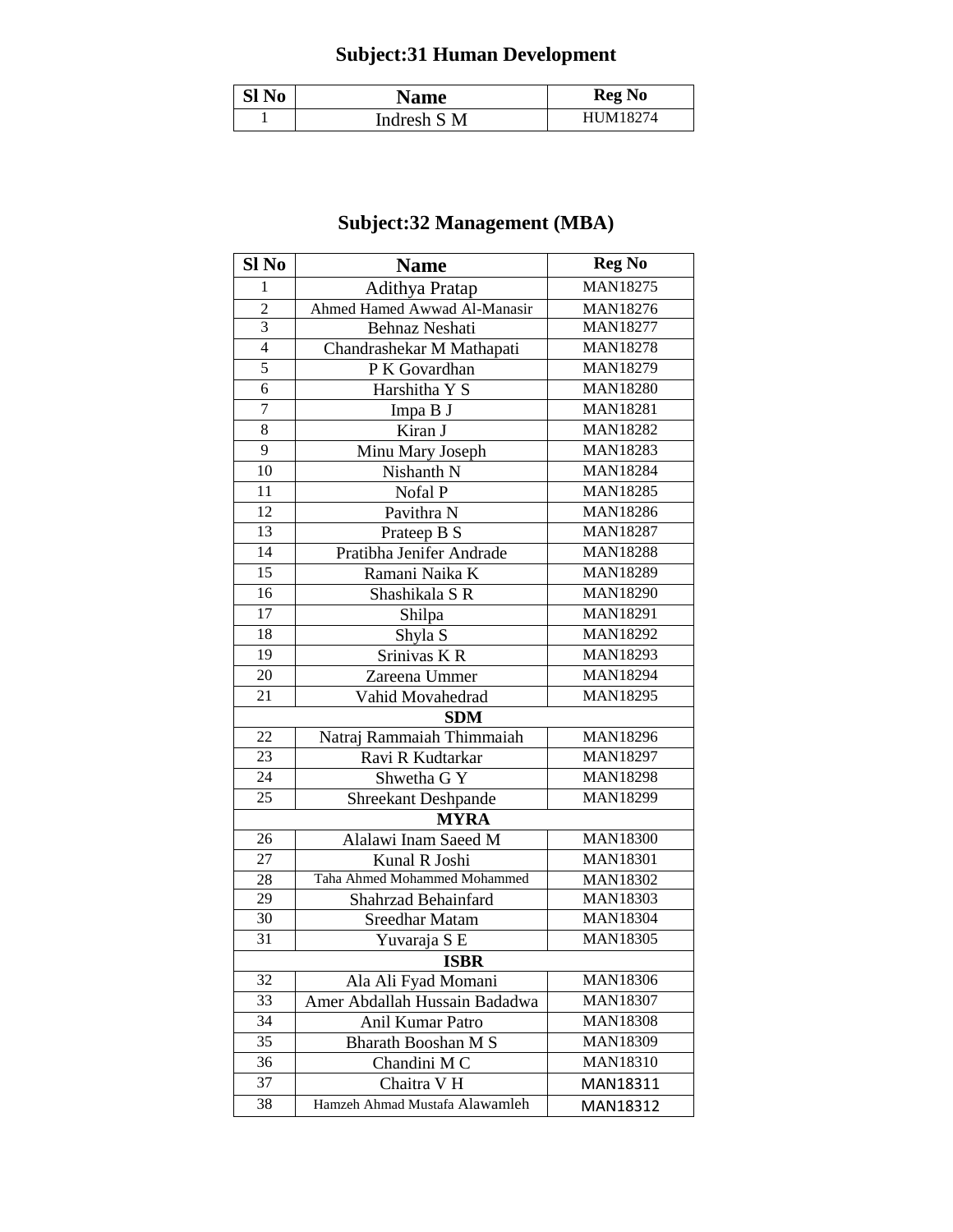| 39              | Hemalatha S                        | MAN18s          |
|-----------------|------------------------------------|-----------------|
| 40              | Hadi Saleh Abdelrahma Atiat        | <b>MAN18314</b> |
| $\overline{41}$ | Kajal Roy                          | <b>MAN18315</b> |
| 42              | Moufaq Yousef Dhifallah Al-Laymoun | <b>MAN18316</b> |
| 43              | Menedhal Manjunath Shankrappa      | <b>MAN18317</b> |
| 44              | Nour Edrees Salamh Alrawashdeh     | <b>MAN18318</b> |
| 45              | Neerupa Chauhan                    | <b>MAN18319</b> |
| 46              | Nalini Kantha C                    | <b>MAN18320</b> |
| 47              | Nazem Mustafa Suliman Shnaikat     | <b>MAN18321</b> |
| 48              | Purnachandra Srikartik Sayana      | <b>MAN18322</b> |
| 49              | Richa Verma                        | MAN18323        |
| 50              | <b>Suchitra Gaurshetty</b>         | <b>MAN18324</b> |
| 51              | Suresh A S                         | <b>MAN18325</b> |
| 52              | Umashankar Apali                   | <b>MAN18326</b> |
|                 | <b>AIMS</b>                        |                 |
| 53              | Jagadeesh Babu MK                  | <b>MAN18327</b> |
| 54              | Seyed Yaser Mayeli                 | <b>MAN18328</b> |
| $\overline{55}$ | Umashankar NR                      | <b>MAN18329</b> |
|                 | <b>NITTE</b>                       |                 |
| 56              | Nishant C Mehta                    | <b>MAN18330</b> |
| 57              | Nalla Ramakrishna                  | <b>MAN18331</b> |
|                 | <b>AL-AMEEN</b>                    |                 |
| 58              | Farzad Shahidi                     | <b>MAN18332</b> |
| 59              | Mohammed Ali Yahya Al Hajj         | <b>MAN18333</b> |
| 60              | Mohan Muthu Raj A R                | <b>MAN18334</b> |
|                 | <b>XIME</b>                        |                 |
| 61              | Sindhu R Menon                     | <b>MAN18335</b> |
| 62              | Sakalesh S Nagouda                 | <b>MAN18336</b> |
| 63              | Rashmi Shetty                      | <b>MAN18337</b> |
| 64              | Sreevas V T K                      | <b>MAN18338</b> |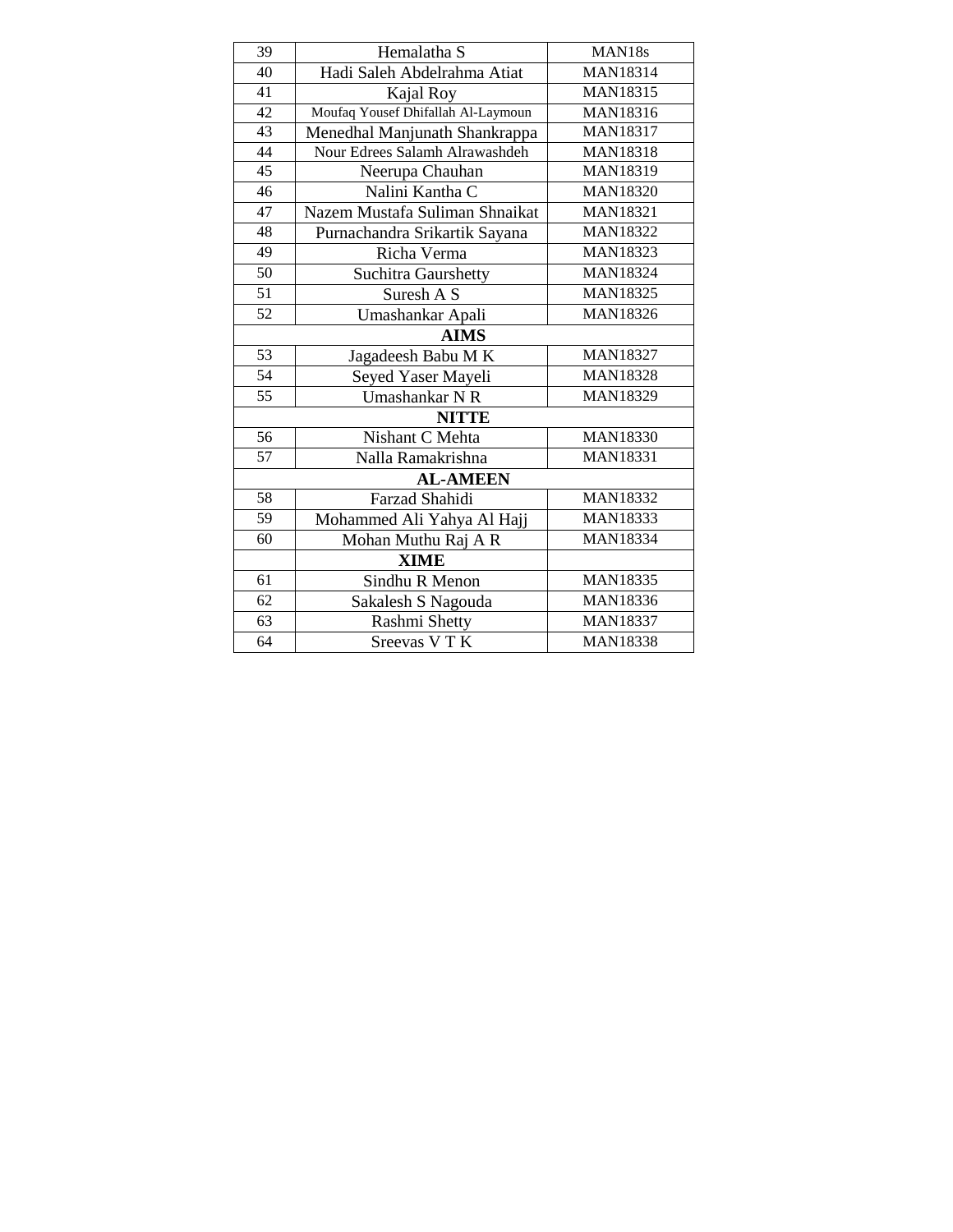## **Subject:33 Kannada**

| Sl No           | <b>Name</b>             | <b>Reg No</b>   |
|-----------------|-------------------------|-----------------|
|                 | <b>MGM</b>              |                 |
| 1               | Amruthakshi G           | <b>KAN18339</b> |
| $\overline{2}$  | Arun Kumar K N          | <b>KAN18340</b> |
| 3               | Arun R                  | <b>KAN18341</b> |
| $\overline{4}$  | Asha T M                | <b>KAN18342</b> |
| 5               | Ashwini B S             | <b>KAN18343</b> |
| 6               | Chidananda K D          | <b>KAN18344</b> |
| $\tau$          | Ganesh K S              | <b>KAN18345</b> |
| 8               | Gangadharaswamy P M     | <b>KAN18346</b> |
| 9               | Manjula B R             | <b>KAN18347</b> |
| 10              | Mahesha M               | <b>KAN18348</b> |
| 11              | Maheshwari N            | KAN18349        |
| 12              | Muralijaiprakash        | <b>KAN18350</b> |
| 13              | Nithyananda Kumar       | <b>KAN18351</b> |
| 14              | Pallavi A J             | <b>KAN18352</b> |
| $\overline{15}$ | Pramod K B              | <b>KAN18353</b> |
| 16              | Puneeth Kumar K R       | <b>KAN18354</b> |
| 17              | Revannaswamy M          | <b>KAN18355</b> |
| 18              | Ravichandra P M         | <b>KAN18356</b> |
| 19              | Ranjitha B              | <b>KAN18357</b> |
| 20              | Sumitha <sub>C</sub>    | <b>KAN18358</b> |
| 21              | Sadhana Kumari K.L      | <b>KAN18359</b> |
| $\overline{22}$ | Siddappaji N            | <b>KAN18360</b> |
| 23              | Shivakumara M.J         | <b>KAN18361</b> |
| 24              | Suma M                  | <b>KAN18362</b> |
| 25              | Shreedevi Tejaswini     | <b>KAN18363</b> |
| 26              | Sunil Kumar V.V         | <b>KAN18364</b> |
| 27              | Shivakumara R           | <b>KAN18365</b> |
| 28              | Sudha A.R               | <b>KAN18366</b> |
| 29              | Sushmitha P.V           | <b>KAN18367</b> |
| 30              | Sushmitha R             | <b>KAN18368</b> |
| 31              | Rajendra D.Badigara     | <b>KAN18369</b> |
| 32              | Yogeshwari M            | <b>KAN18370</b> |
| 33              | Usharani K.S            | <b>KAN18371</b> |
| 34              | Veeranna M.D            | <b>KAN18372</b> |
| 35              | Vivekananda C           | <b>KAN18373</b> |
| 36              | Ravikumar D             | <b>KAN18374</b> |
|                 | <b>HASSAN PG CENTRE</b> |                 |
| 37              | Avinash M.B             | <b>KAN18375</b> |
| 38              | Mahesha A.R             | <b>KAN18376</b> |
| 39              | Nayana Nelli B          | <b>KAN18377</b> |
| 40              | D.Sundari               | <b>KAN18378</b> |
| 41              | Venkatesha J.R          | KAN18379        |
|                 | <b>MCM</b>              |                 |
| 42              | Guruswamy               | <b>KAN18380</b> |
| 43              | Nagaraja Y              | <b>KAN18381</b> |
| 44              | Prem Kumara K           | <b>KAN18382</b> |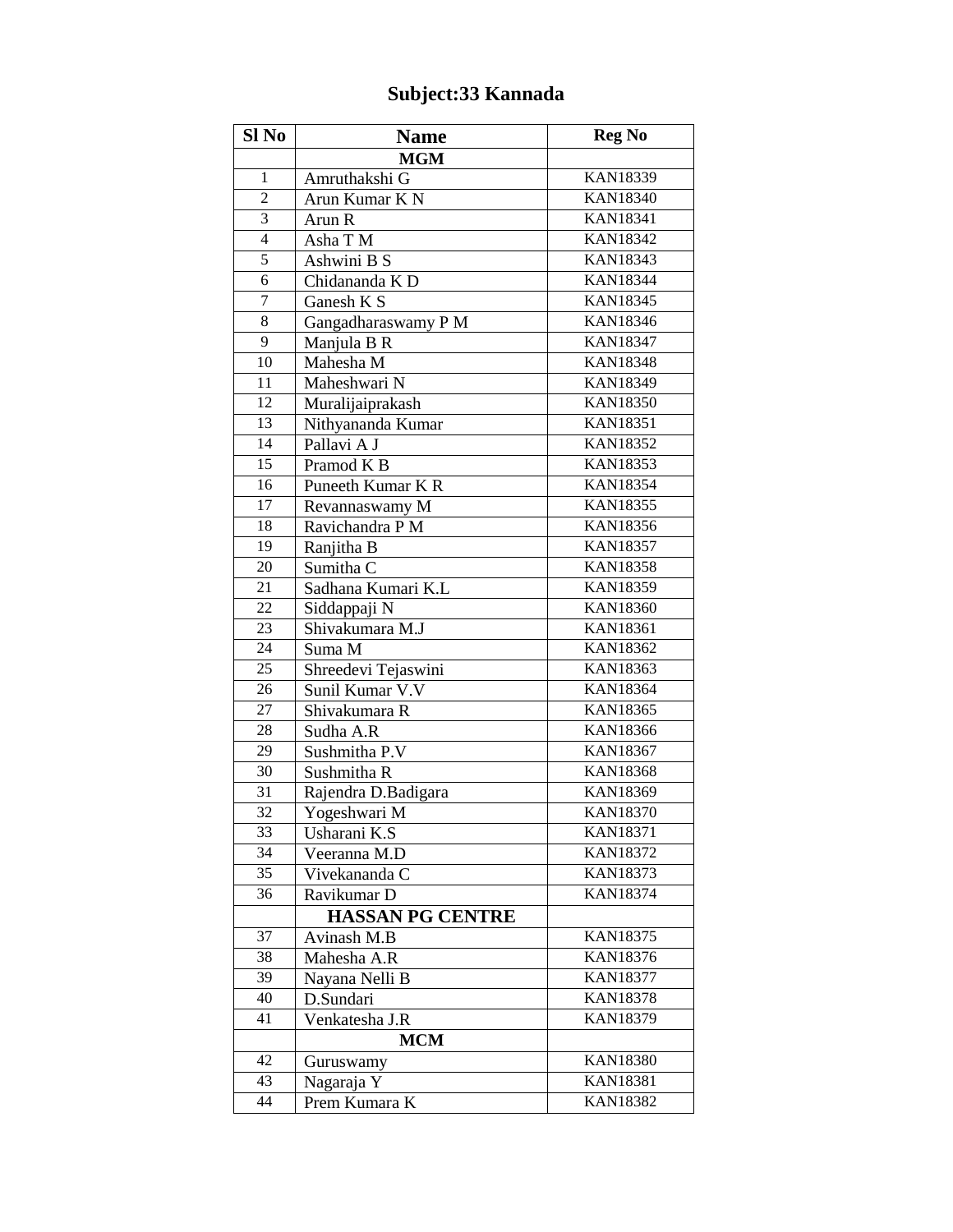| 45 | Prakasha K       | KAN18383        |
|----|------------------|-----------------|
| 46 | Prathima N.R     | <b>KAN18384</b> |
| 47 | Puttalakshmamma  | <b>KAN18385</b> |
| 48 | Sandeep G.S      | KAN18386        |
| 49 | Ravi C           | <b>KAN18387</b> |
| 50 | Thejaswini A.S   | <b>KAN18388</b> |
| 51 | Vasantha H.S     | <b>KAN18389</b> |
| 52 | Uma C            | <b>KAN18390</b> |
|    | <b>JSS</b>       |                 |
| 53 | Ashwini K        | <b>KAN18391</b> |
| 54 | Chaithra P       | <b>KAN18392</b> |
| 55 | Mallikarjuna H.M | <b>KAN18393</b> |
| 56 | Chandra V        | <b>KAN18394</b> |
| 57 | Pushpalatha J    | <b>KAN18395</b> |
|    | PG CENTRE MANDYA |                 |
| 58 | Ganesha          | <b>KAN18396</b> |
| 59 | Kemparaju S      | <b>KAN18397</b> |
| 60 | Sadebose A.T     | <b>KAN18398</b> |
| 61 | Sreenivasa K     | KAN18399        |

## **Subject:34 Law**

| Sl No | <b>Name</b>     | <b>Reg No</b> |
|-------|-----------------|---------------|
|       | Alireza Ghaderi | LAW18400      |
|       | S B Bore Gowda  | LAW18401      |
|       | Roopa R         | LAW18402      |
|       | Savitha A P     | LAW18403      |

# **Subject:35 Library Information Science**

| Sl No          | <b>Name</b>      | <b>Reg No</b> |
|----------------|------------------|---------------|
| 1              | Ankamruthy Y K   | LIS18404      |
| $\overline{2}$ | Arshiya Kousar   | LIS18405      |
| 3              | Cherian K George | LIS18406      |
| $\overline{4}$ | Guruprasada G M  | LIS18407      |
| 5              | Harisha K J      | LIS18408      |
| 6              | Harisha R        | LIS18409      |
| 7              | Kiran            | LIS18410      |
| 8              | Krishnappa       | LIS18411      |
| 9              | Kavitha N        | LIS18412      |
| 10             | Lokesha M        | LIS18413      |
| 11             | Madhusudhan C M  | LIS18414      |
| 12             | Manjunath M      | LIS18415      |
| 13             | Mithun Kumar M R | LIS18416      |
| 14             | Nandeesha B      | LIS18417      |
| 15             | Prakash Kumbar   | LIS18418      |
| 16             | Shashi Kumar M C | LIS18419      |
| 17             | Shivakumara M    | LIS18420      |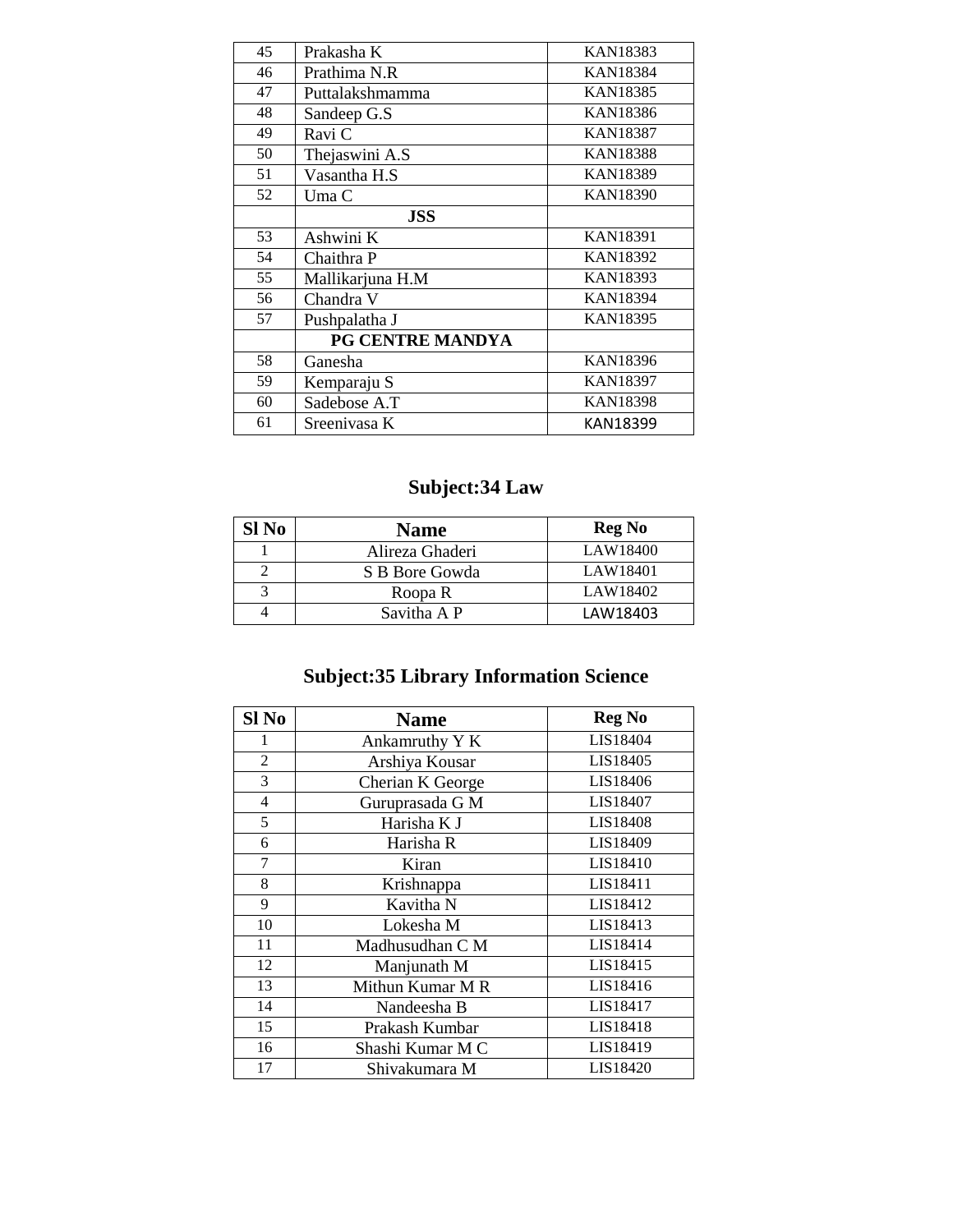### **Subject:36 Linguistics**

| Sl No | <b>Name</b>                       | <b>Reg No</b> |
|-------|-----------------------------------|---------------|
| 1     | Ashok Kumar G                     | LIN18421      |
| 2     | Asmaa Adel Abdulrahman Thabet     | LIN18422      |
| 3     | Bahareh Tabarestani               | LIN18423      |
| 4     | Lama Sbahi                        | LIN18424      |
| 5     | Maisa'A Jamal Mahmoud Alshawawreh | LIN18425      |
| 6     | Mohammad Fayyad Mohammad          | LIN18426      |
|       | Algasem                           |               |
| 7     | Mona Alshaghel                    | LIN18427      |
| 8     | Razan Almusaddi                   | LIN18428      |
| 9     | Saddam Hussein Mohammed Issa      | LIN18429      |
| 10    | Subhanan Mandal                   | LIN18430      |

### **Subject:37 Mathematics**

| Sl No          | <b>Name</b>                 | <b>Reg No</b>   |
|----------------|-----------------------------|-----------------|
|                | <b>MGM</b>                  |                 |
| 1              | Anusha T                    | MAT18431        |
| $\overline{2}$ | Manikanta V                 | MAT18432        |
| 3              | Manjunatha H R              | MAT18433        |
| 4              | Raju S                      | <b>MAT18434</b> |
| 5              | Shadi Ibrahim Ahmed Khalaf  | MAT18435        |
| 6              | Shiladhar Pawar             | MAT18436        |
| 7              | Read Saleh Abd Alrahman     | MAT18437        |
|                | <b>Qahtan</b>               |                 |
|                | <b>MANDYA</b>               |                 |
| 8              | Ahmed Mohammad Abdallah     | <b>MAT18438</b> |
|                | Nour                        |                 |
| 9              | Naba kumar Goswami          | MAT18439        |
| 10             | Shruthi Menezes             | MAT18440        |
| 11             | Yasien Nafe Ahmad Shawawreh | MAT18441        |

### **Subject:38 Microbilogy**

| Sl No | <b>Name</b>  | <b>Reg No</b> |
|-------|--------------|---------------|
|       | Afreen Banu  | MIC18442      |
|       | Divyashree S | MIC18443      |
|       | Roja H N     | MIC18444      |

### **Subject:39 Molecular Biology**

| Sl <sub>No</sub> | <b>Name</b>                | <b>Reg No</b> |
|------------------|----------------------------|---------------|
|                  | Prachi Kochhar (St John's) | MOL18445      |
|                  | Solmaz Aref (YCM)          | MOL18446      |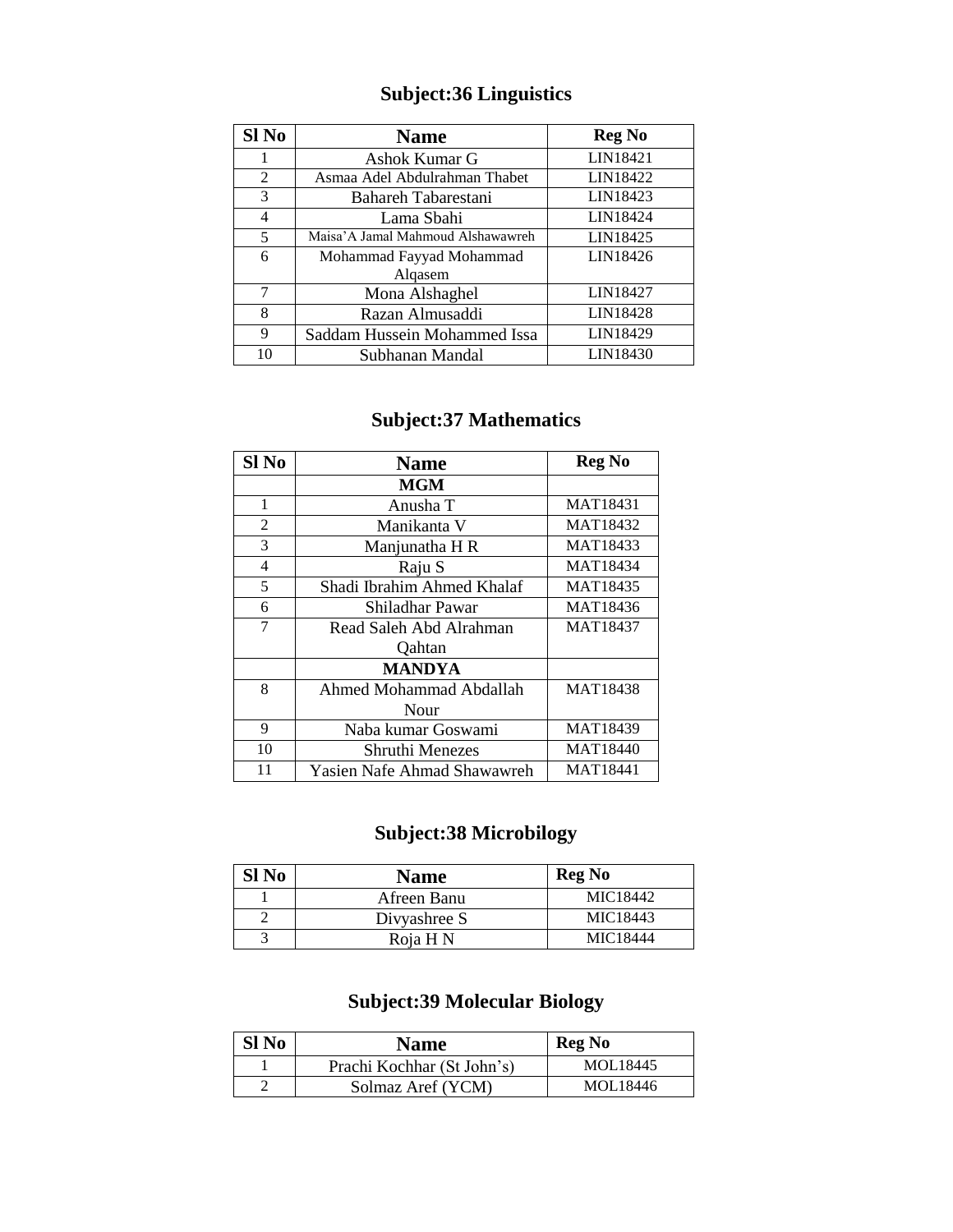## **Subject:40 Philosophy**

| Sl No | <b>Name</b>   | <b>Reg No</b> |
|-------|---------------|---------------|
|       | Chinnamma K B | PHI18447      |
|       | Jayasheela    | PHI18448      |
|       | Lingaraju     | PHI18449      |

### **Subject:41 Physical Education**

| Sl <sub>No</sub> | <b>Name</b>    | <b>Reg No</b> |
|------------------|----------------|---------------|
|                  | Mohsen Ranjbar | PHE18450      |

### **Subject:42 Physics**

| Sl No          | <b>Name</b>          | <b>Reg No</b>    |
|----------------|----------------------|------------------|
|                | <b>MGM</b>           |                  |
| 1              | Akhileshwari P       | <b>PHY 18451</b> |
| $\overline{c}$ | Bhavya N R           | PHY 18452        |
| 3              | Hamdi Hamid Sallam   | PHY 18453        |
|                | Mohammed             |                  |
| $\overline{4}$ | Khaled Mohammed Abdo | PHY 18454        |
|                | Alkanad              |                  |
| 5              | Raghavendra M        | PHY 18455        |
| 6              | Mahesha              | PHY 18456        |
| 7              | Rumana Farheen S M   | <b>PHY 18457</b> |
|                | <b>YCM</b>           |                  |
| 8              | Arpitha H J          | <b>PHY 18458</b> |
| 9              | H S Hemanth Kumar    | PHY 18459        |
| 10             | Uday Balegar S       | PHY 18460        |
|                | <b>Mandya</b>        |                  |
| 11             | K Jagadeesha         | PHY18461         |
| 12             | Ramya Y L            | PHY18462         |
|                | PET, MANDYA          |                  |
| 13             | Srinivas P           | PHY18463         |

## **Subject:43 Political Science**

| Sl <sub>No</sub> | <b>Name</b>         | <b>Reg No</b> |
|------------------|---------------------|---------------|
|                  | MGM                 |               |
| 1                | Harish Kumar        | POL 18464     |
| 2                | L Krishnamurthy     | POL 18465     |
| 3                | Kiran Kumar T R     | POL 18466     |
| 4                | Muheen Ahmed Khan Y | POL 18467     |
| 5                | Parthesha K V       | POL 18468     |
| 6                | Swethashree A       | POL 18469     |
| 7                | Shashikumar         | POL18470      |
| 8                | Ravindra R          | POL18471      |
| 9                | Uma                 | POL18472      |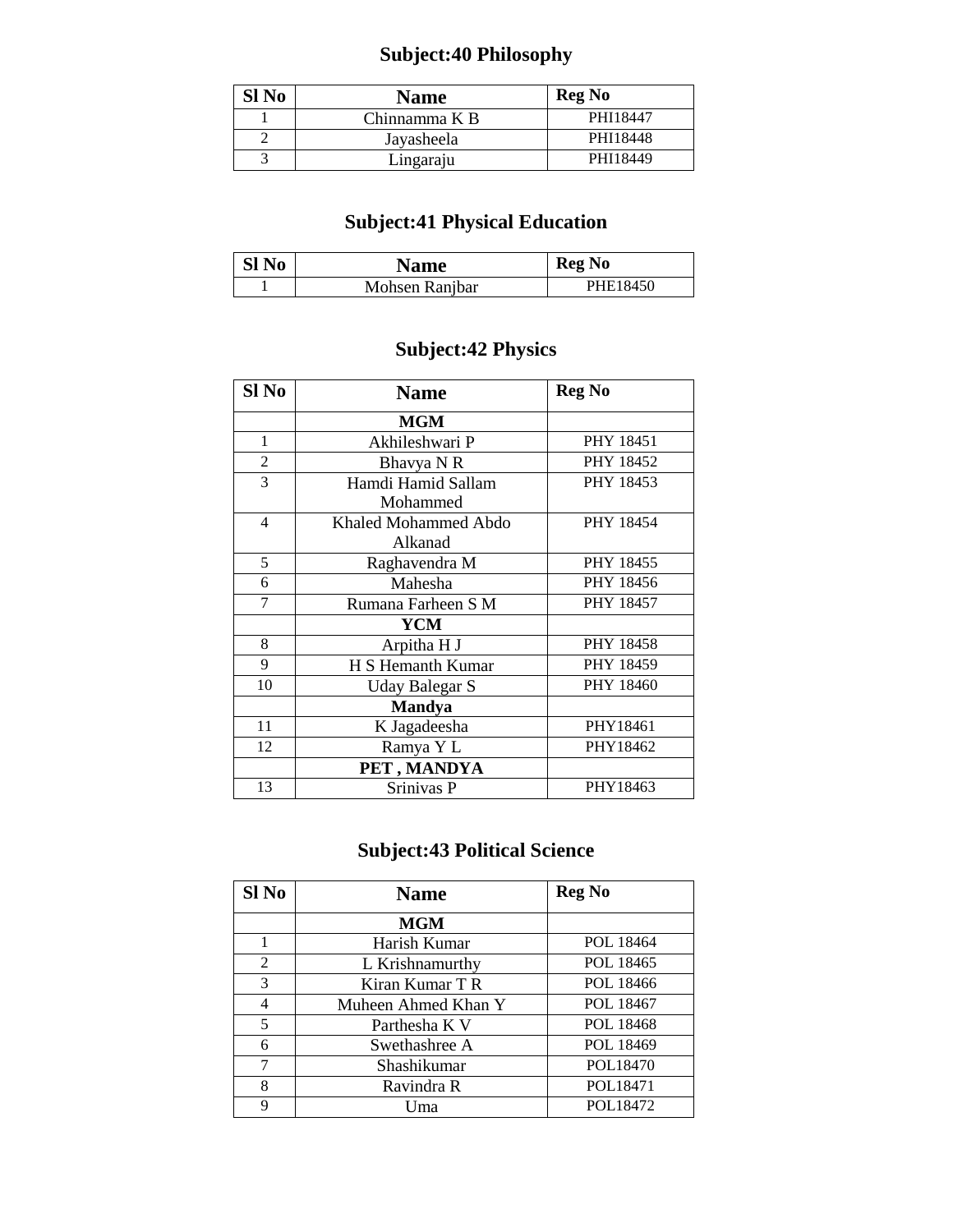|    | M C M                       |          |
|----|-----------------------------|----------|
| 10 | Prabha H M                  | POL18473 |
| 11 | Rangaswamy G R              | POL18474 |
| 12 | Manju K P                   | POL18475 |
|    | <b>Mandya</b>               |          |
| 13 | Ayisha Jamsl                | POL18476 |
| 14 | Basavaraja                  | POL18477 |
| 15 | Babykala                    | POL18478 |
| 16 | Lolita Prema Pereira        | POL18479 |
| 17 | Mohan Kumar N               | POL18480 |
| 18 | Pavana Kumara B             | POL18481 |
| 19 | Rakesh Rajendrakumar Deskar | POL18482 |
| 20 | Rohith H <sub>S</sub>       | POL18483 |
| 21 | Sathisha H N                | POL18484 |
| 22 | Shashanka K S               | POL18485 |
| 23 | Shivaprasad S               | POL18486 |
| 24 | Umakanth HT                 | POL18487 |

# **Subject:44 Polymer Science**

| Sl No | <b>Name</b> | <b>Reg No</b>        |
|-------|-------------|----------------------|
|       | Somesh T E  | POS <sub>18488</sub> |

# **Subject:45 Psychology**

| Sl <sub>No</sub> | <b>Name</b>               | <b>Reg No</b> |
|------------------|---------------------------|---------------|
|                  | <b>MGM</b>                |               |
| $\mathbf{1}$     | Akansha Allen             | PSY18489      |
| $\overline{2}$   | Aswathy M                 | PSY18490      |
| $\overline{3}$   | Gayathri Belram           | PSY18491      |
| $\overline{4}$   | Manasa D                  | PSY18492      |
| $\overline{5}$   | Maghana Gajanana Hegade   | PSY18493      |
| 6                | Nasreen Taj               | PSY18494      |
| $\overline{7}$   | <b>B</b> B Paul Raj       | PSY18495      |
| 8                | Sumaiya Shamreen          | PSY18496      |
| 9                | S Vaishnavi               | PSY18497      |
| 10               | Haleemunnissa S           | PSY18498      |
| 11               | V Hari Haran              | PSY18499      |
| 12               | Iyer Kamlam Gopalkrishnan | PSY18500      |
| 13               | Sanaz Jafari              | PSY18501      |
| 14               | Somayyeh Pirkamali        | PSY18502      |
|                  | <b>MCM</b>                |               |
| 15               | Ameena Sithara            | PSY18503      |
| 16               | Mohan M                   | PSY18504      |
| 17               | Rukmini S                 | PSY18505      |
| 18               | Rithvik S Kashyap         | PSY18506      |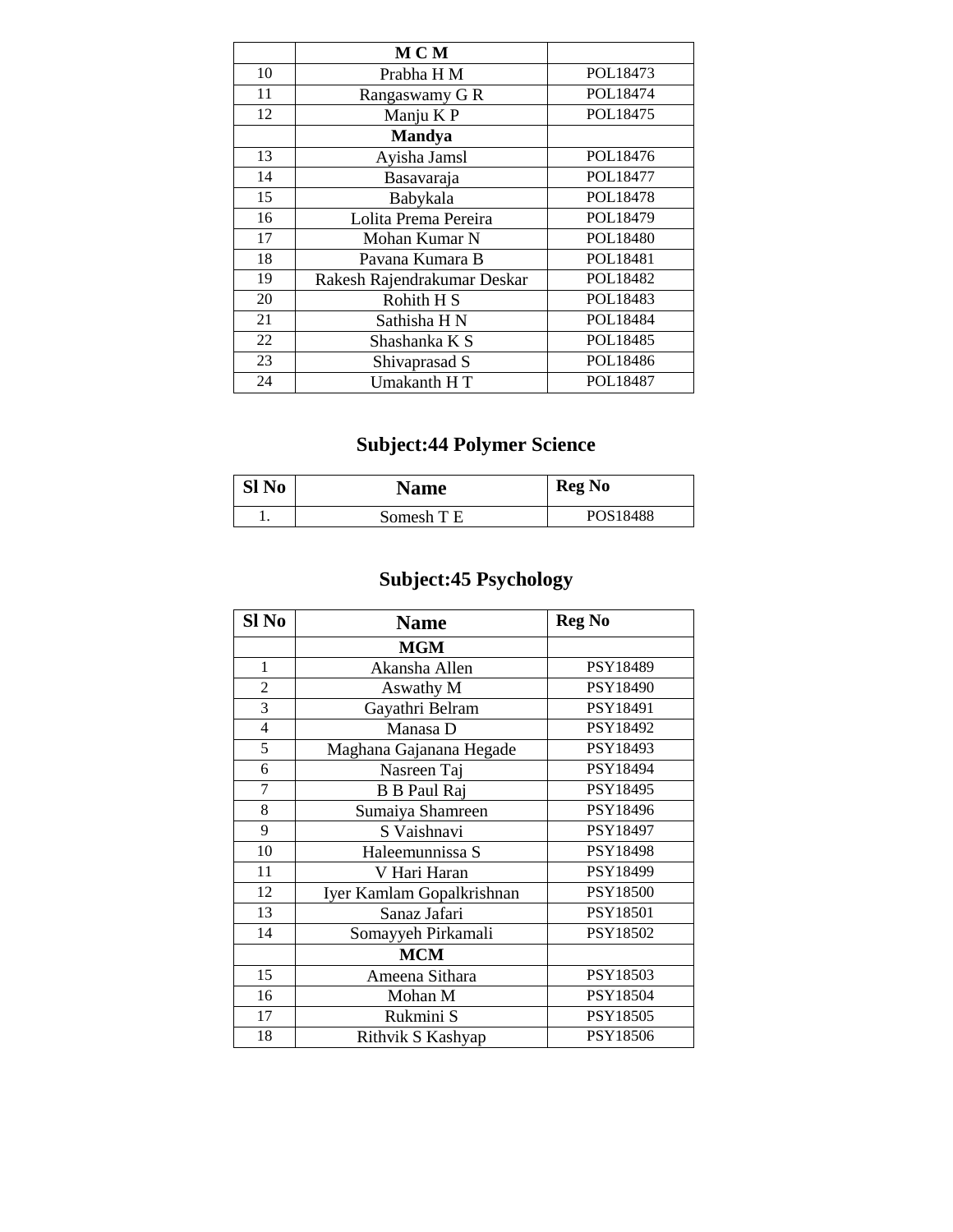### **Subject:46 Public Aministration**

| Sl No | <b>Name</b>   | <b>Reg No</b>   |
|-------|---------------|-----------------|
|       | Karthik Kumar | <b>PUB18507</b> |
|       | Ramya Y N     | <b>PUB18508</b> |
|       | Sachin B G    | PUB18509        |
|       | Shrungar K S  | <b>PUB18510</b> |
|       | Veena R       | PUB18511        |

#### **Subject:47 Sanskrit**

| Sl No | <b>Name</b>            | <b>Reg No</b> |
|-------|------------------------|---------------|
|       | H V Leelambike         | SAN18512      |
|       | <b>B R Umesh Kumar</b> | SAN18513      |

#### **Subject:48 Sericulture Science**

| Sl No | <b>Name</b>         | <b>Reg No</b> |
|-------|---------------------|---------------|
|       | Dinesh M (MGM)      | SER18514      |
|       | Ravi Kumara R (MGM) | SER18515      |
|       | Sowbhagya P (MGM)   | SER18516      |
|       | Soudaminy P V (YCM) | SER18517      |

#### **Subject:49 Social Work**

| Sl No | <b>Name</b>           | <b>Reg No</b> |
|-------|-----------------------|---------------|
| 1     | Anitha Merlyn D'Souza | SOC18518      |
| 2     | Ananda P              | SOC18519      |
| 3     | V Hemamalini          | SOC18520      |
| 4     | Jai Santhosh Naik K   | SOC18521      |
| 5     | Kumar H P             | SOC18522      |
| 6     | Mamatha D J           | SOC18523      |
| 7     | Ravi                  | SOC18524      |
| 8     | A E Uma Maheshwari    | SOC18525      |
| 9     | Umme Hani             | SOC18526      |
| 10    | Vimala P              | SOC18527      |

### **Subject: 50 Sociology**

| Sl No | <b>Name</b>      | <b>Reg No</b> |
|-------|------------------|---------------|
|       | Radha M S (MGM)  | SOL18528      |
|       | Asha M S (MGM)   | SOL18529      |
| 2     | Prathapa V (MGM) | SOL18530      |
|       | <b>MCM</b>       |               |
|       | Dinamani B S     | SOL18531      |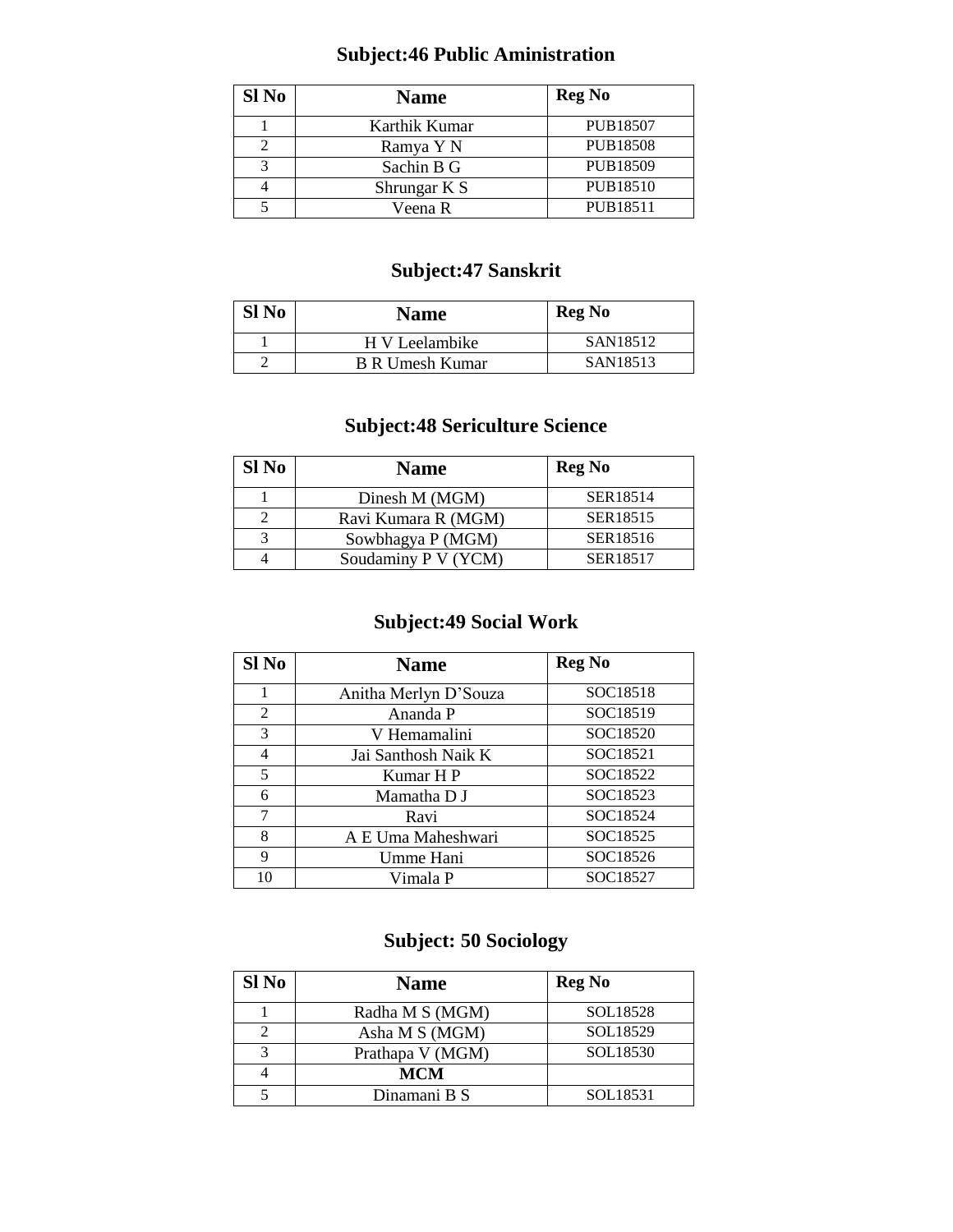|    | Mahadevaswamy K S | SOL18532 |
|----|-------------------|----------|
|    | Venkatesha N      | SOL18533 |
|    | Suresha N S       | SOL18534 |
|    | Raghu B L         | SOL18535 |
| 10 | Mahesha B S       | SOL18536 |
|    | <b>ISAC</b>       |          |
|    | Prajwal N         | SOL18537 |

## **Subject: 51 Speech and Hearing**

| Sl No           | <b>Name</b>               | <b>Reg No</b>   |
|-----------------|---------------------------|-----------------|
|                 | <b>SLP</b>                |                 |
| 1               | Dharshan H S              | SLP18538        |
| $\overline{c}$  | Deepak P                  | SLP18539        |
| $\overline{3}$  | Girish K S                | SLP18540        |
| $\overline{4}$  | Jyothi S                  | SLP18541        |
| 5               | Manju S                   | SLP18542        |
| $\overline{6}$  | Nikitha M                 | SLP18543        |
| $\overline{7}$  | M Sonam Belliappa         | SLP18544        |
| $\overline{8}$  | Srushti Shabnam           | SLP18545        |
| $\overline{9}$  | Susan G Oommen            | SLP18546        |
| 10              | Sushma Manjunath          | SLP18547        |
| 11              | Rakesh C V                | SLP18548        |
| 12              | Vineetha Sara Philip      | SLP18549        |
|                 | <b>SPEECH AND HEARING</b> |                 |
| $\overline{13}$ | Sneha Mareen Varghese     | SAH18550        |
| 14              | Ranjitha R                | SAH18551        |
|                 | <b>AUDIOLOGY</b>          |                 |
| $\overline{15}$ | Sreena E N                | <b>AUD18552</b> |
| $\overline{16}$ | Shubhaganga D             | AUD18553        |
| $\overline{17}$ | Sahana V                  | <b>AUD18554</b> |
| 18              | Reesha O A                | AUD18555        |
| $\overline{19}$ | <b>Merin Mathews</b>      | AUD18556        |
| 20              | K Priyadharisini          | AUD18557        |
| 21              | Priyanka Jaisinghani      | AUD18558        |
| 22              | Krupa Saira George        | AUD18559        |
| 23              | Jim Saroj Winston         | AUD18560        |
| 24              | Deepashree S R            | AUD18561        |

## **Subject: 52 Statstics**

| Sl No | Name               | <b>Reg No</b> |
|-------|--------------------|---------------|
|       | Suman Kalyan Ghosh | STA18562      |